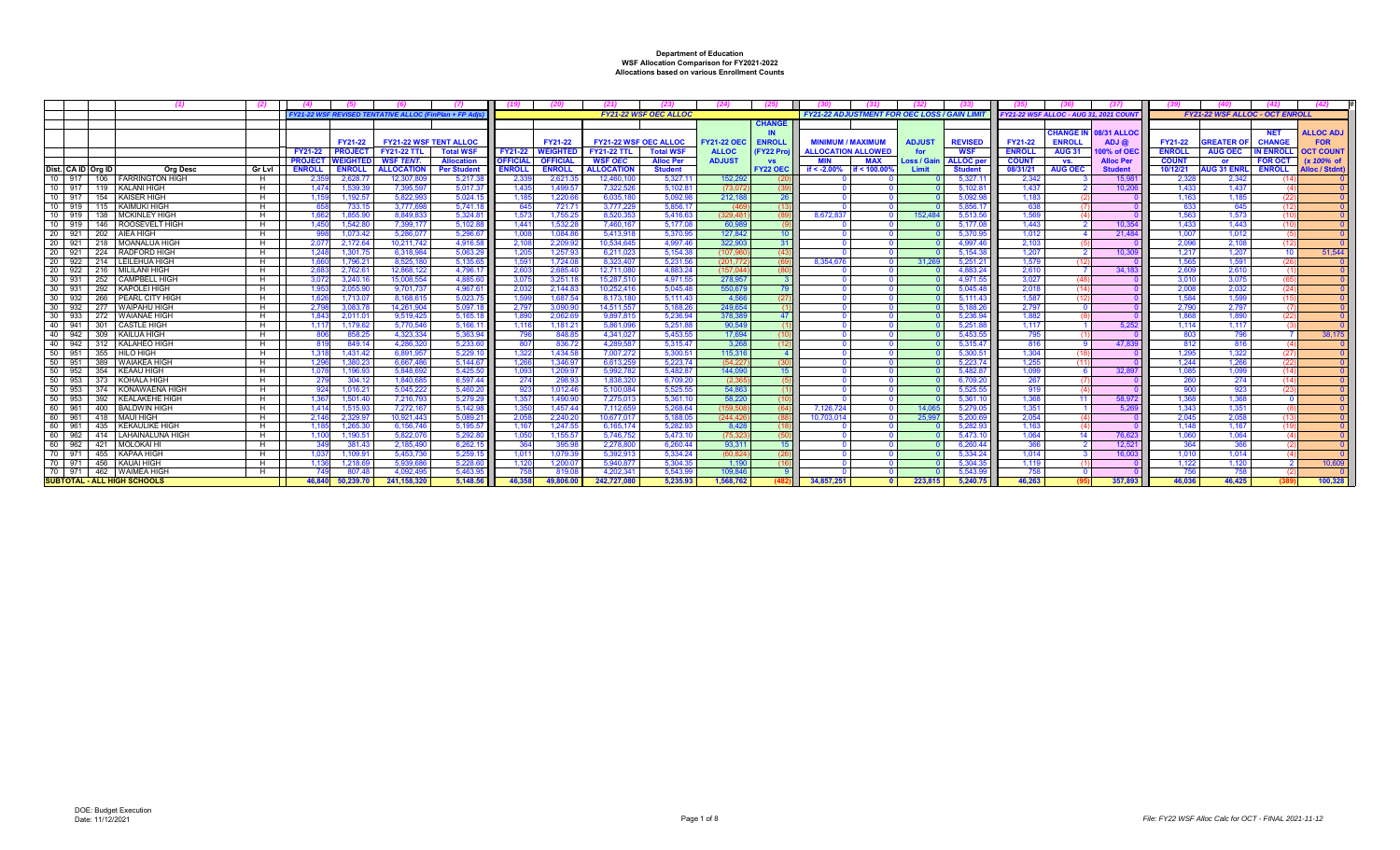|    |                             |                                                 | (2)    |                |                           |                                                     |                    |                 |                                   |                                                    |                              | (24)                               |                             |                                                     |              |                      |                              |                                       |                                |                             |                          |                                       |                             |                                |
|----|-----------------------------|-------------------------------------------------|--------|----------------|---------------------------|-----------------------------------------------------|--------------------|-----------------|-----------------------------------|----------------------------------------------------|------------------------------|------------------------------------|-----------------------------|-----------------------------------------------------|--------------|----------------------|------------------------------|---------------------------------------|--------------------------------|-----------------------------|--------------------------|---------------------------------------|-----------------------------|--------------------------------|
|    |                             |                                                 |        |                |                           | FY21-22 WSF REVISED TENTATIVE ALLOC (FinPlan + FP A |                    |                 |                                   |                                                    | <b>FY21-22 WSF OEC ALLOC</b> |                                    |                             | <b>FY21-22 ADJUSTMENT FOR OEC LOSS / GAIN LIMIT</b> |              |                      |                              | FY21-22 WSF ALLOC - AUG 31, 2021 COUN |                                |                             |                          | <b>FY21-22 WSF ALLOC - OCT ENROLI</b> |                             |                                |
|    |                             |                                                 |        |                |                           |                                                     |                    |                 |                                   |                                                    |                              |                                    | <b>CHANGE</b>               |                                                     |              |                      |                              |                                       |                                |                             |                          |                                       |                             |                                |
|    |                             |                                                 |        |                |                           |                                                     |                    |                 |                                   |                                                    |                              |                                    | IN                          | <b>MINIMUM / MAXIMUM</b>                            |              |                      |                              |                                       |                                | <b>HANGE IN 08/31 ALLOC</b> |                          |                                       | <b>NET</b><br><b>CHANGE</b> | <b>ALLOC ADJ</b><br><b>FOR</b> |
|    |                             |                                                 |        | <b>FY21-22</b> | FY21-22<br><b>PROJECT</b> | <b>FY21-22 WSF TENT ALLOC</b><br>$FY21-22$ TTL      | <b>Total WSI</b>   | FY21-22         | <b>FY21-22</b><br><b>WEIGHTEI</b> | <b>FY21-22 WSF OEC ALLOC</b><br><b>FY21-22 TTL</b> | <b>Total WSF</b>             | <b>FY21-22 OEC</b><br><b>ALLOC</b> | <b>ENROLI</b><br>(FY22 Proj | <b>ALLOCATION ALLOWED</b>                           |              | <b>ADJUST</b><br>for | <b>REVISED</b><br><b>WSF</b> | <b>FY21-22</b><br><b>ENROLL</b>       | <b>ENROLI</b><br><b>AUG 31</b> | $ADJ$ $@$<br>00% of OE      | FY21-22<br><b>ENROLL</b> | <b>REATER O</b><br><b>AUG OEC</b>     | <b>IN ENROLL</b>            | <b>OCT COUNT</b>               |
|    |                             |                                                 |        | <b>PROJECT</b> | <b>NEIGHT</b>             | WSF TENT.                                           | <b>Allocation</b>  | <b>OFFICIA</b>  | <b>OFFICIAL</b>                   | <b>WSF OEC</b>                                     | <b>Alloc Per</b>             | <b>ADJUST</b>                      | <b>VS</b>                   | MIN                                                 | <b>MAX</b>   | <b>Loss / Gair</b>   | <b>ALLOC</b> pe              | <b>COUNT</b>                          | VS.                            | <b>Alloc Per</b>            | <b>COUNT</b>             | <b>or</b>                             | <b>FOR OCT</b>              | $(x 100\% \text{ of }$         |
|    | Dist. CA ID Ora ID          | Ora Desc                                        | Gr Lvl | <b>ENROLL</b>  | <b>ENROLL</b>             | <b>ALLOCATION</b>                                   | <b>Per Student</b> | <b>ENROLL</b>   | <b>ENROLL</b>                     | <b>ALLOCATION</b>                                  | <b>Student</b>               |                                    | <b>FY22 OEC</b>             | if < $-2.00\%$                                      | if < 100.00% | Limit                | <b>Student</b>               | 08/31/21                              | <b>AUG OEC</b>                 | <b>Student</b>              | 10/12/21                 | <b>UG 31 ENRL</b>                     | <b>ENROLL</b>               | Alloc / Stdnt                  |
|    | 10 917                      | 105   DOLE MIDDLE                               | м      |                | 750.                      | 3.861.648                                           | 6.289.             | -547            | 668.0                             | 3.535.727                                          | 6.463.8                      | (325.92)                           |                             | 3,784,41                                            |              | 248.68               | 6.918.4                      | 542                                   |                                |                             | 546                      | 547                                   |                             |                                |
|    | $\frac{1}{10}$   917        | 116   KAIMUKI MIDDLE                            | м      |                | 1.065.1                   | 5.209.04                                            | 5.337.             |                 | 1.050.9                           | 5.219.542                                          | $5.437$ .                    | 10.50                              |                             |                                                     |              |                      | 5.437.                       | 961                                   |                                | 5.437                       | 958                      | 961                                   |                             |                                |
|    | 10 917<br>118               | KALAKAUA MIDDLE                                 | м      | -1.03          | 1,230.14                  | 5.955.33                                            | 5,770.6            |                 | 1,173.0                           | 5,783,136                                          | 5,913.2                      | (172, 20)                          |                             | 5.836.23                                            |              | 53.09                | 5,967.5                      | 975                                   |                                |                             | 971                      | 978                                   |                             |                                |
|    | 10 917                      | 139 INIU VALLEY MIDDLE                          | м      | -77            | 828.47                    | 4.165.536                                           | 5.388.7            | -74:            | 795.6                             | 4.074.617                                          | 5.491.4                      | (90.91)                            | (31)                        | 4.082.226                                           |              | 7.60                 | 5.501.6                      | 745                                   |                                | 16,474                      | 750                      | 745                                   |                             | 27,457                         |
|    | 10 919                      | 104 CENTRAL MIDDLE                              | M      | 347            | 425.43                    | 2.381.326                                           | 6.862.6            | 336             | 411.8                             | 2.349.13                                           | 6.991.4                      | (32.18)                            | (11)                        |                                                     |              |                      | 6.991.4                      | 334                                   |                                |                             | 335                      | 336                                   |                             |                                |
|    | 10 919                      | 110 JARRETT MIDDLE                              | M      |                | 324.0                     | 1.913.39                                            | 6.932.6            |                 | 312.41                            | 1.883.51                                           | 7.080.9                      | (29.87)                            | (10)                        |                                                     |              |                      | 7.080.9                      | 265                                   |                                |                             | 264                      | 266                                   |                             |                                |
|    | 10 919                      | 126 KAWANANAKOA MIDDL                           | м      |                | 775.36                    | 3.941.69                                            | 5.737.5            |                 | 685.4                             | 3.586.59                                           | 5.918.4                      | (355.0)                            | (81)                        | 3.862.86                                            |              | 276.26               | 6.374.3                      |                                       |                                | 23,674                      |                          |                                       |                             | 11,837                         |
|    | 10 919                      | 148 STEVENSON MIDDLE                            | M      |                | 739.92                    | 3.778.82                                            | 5.734.1            |                 | 708.0                             | 3.685.748                                          | 5.859.6                      | (93.08)                            | (30)                        | 3.703.25                                            |              | 17.50                | 5.887.5                      | 622                                   |                                |                             | 620                      | 629                                   |                             |                                |
|    | 10 919                      | 152 WASHINGTON MIDDLE                           | M      | 647            | 760.69                    | 3,855,469                                           | 5,958.99           | -593            | 699.8                             | 3.633.422                                          | 6.127.1                      | (222.04)                           |                             | 3.778.36                                            |              | 144.93               | 6,371.6                      | 593                                   |                                |                             | 593                      | -593                                  |                             |                                |
|    | 20 921                      | 201 AIEA INTER                                  | м      |                | 557.7                     | 2.955.448                                           | 5.922.7            | -462            | 516.6                             | 2.808.222                                          | 6.078.4                      | (147.22)                           | - (37                       | 2.896.339                                           |              | 88.11                | 6.269.1                      | 462                                   |                                |                             | 461                      | 462                                   |                             |                                |
|    | 20 921<br>204<br>20 921     | <b>ALIAMANU MIDDLE</b><br>219   MOANALUA MIDDLE | м<br>м | 69             | 752.18                    | 3.831.324                                           | 5.544.6<br>5.509.6 | 694<br>674      | 758.1                             | 3.911.348<br>3.787.76                              | 5.635.9<br>5.619.8           | 80.02<br>(107.54)                  |                             | 3.817.410                                           |              | 29.64                | 5.635.9                      | 708<br>675                            |                                | 78.90                       | 723<br>671               | 708<br>675                            |                             | 84.53                          |
|    | 20 922<br>230               | <b>WAHIAWA MIDDLE</b>                           | M      | - 70<br>-736   | 767.1<br>836.49           | 3.895.31<br>4.206.621                               | 5.715.52           | - 711           | 731.6<br>817.61                   | 4.179.824                                          | 5.829.6                      | (26.79)                            | -633                        |                                                     |              |                      | 5.663.8<br>5.829.f           | 710                                   |                                | 5.620                       | 703                      | 717                                   |                             |                                |
|    | 20 922                      | 237   WHEELER MIDDLE                            | м      |                | 783.6                     | 3.970.25                                            | 5,591.91           | 64              | 711.3                             | $3.696.50^{\circ}$                                 | 5.739.9                      | (273.7)                            |                             | 3.890.85                                            |              | 194.35               | 6.041.                       | 627                                   |                                |                             | 618                      | 644                                   |                             |                                |
|    | 20 922                      | 238   MILILANI MIDDLE                           | M (MT) | 1.67           | 1.797.43                  | 8.620.51                                            | 5.134.32           | 1.58            | 1.697.2                           | 8.290.85                                           | 5.230.82                     | (329.6)                            |                             | 8.448.10                                            |              | 157.25               | 5.330.0                      | 1.590                                 |                                | 26.154                      | 1.584                    | 1.590                                 |                             |                                |
|    | 30 931<br>279               | <b>ILIMA INTER</b>                              | м      |                | 790.84                    | 4.004.80                                            | 5.672.5            | 64              | 728.1                             | 3.775.427                                          | 5.835.2                      | (229.3)                            |                             | 3.924.70                                            |              | 149.27               | 6.066.0                      | 640                                   |                                |                             | 635                      | 647                                   |                             |                                |
|    | 30 931                      | 291 KAPOLEI MIDDLE                              | M      | 1.17           | 1.295.50                  | 6.255.87                                            | 5.333.2            |                 | 1,040.7                           | 5.189.645                                          | 5.503.3                      | (1.161.22)                         | (230                        | 6.130.75                                            |              | 941.10               | 6.501.3                      | 945                                   |                                | 11.00                       | 925                      | 945                                   |                             |                                |
|    | 30 931                      | 296 EWA MAKAI MIDDLE                            | M      | 1.34           | 1.466.1                   | 7.031.96                                            | 5.243.8            | 1.254           | 1.369.9                           | 6.697.18                                           | 5.340.6                      | (334.77)                           | - 687                       | 6.891.32                                            |              | 194.13               | 5.495.4                      | 1.251                                 |                                |                             | 1.245                    | 1.254                                 |                             |                                |
| 30 | 297<br>931                  | <b>HONOULIULI MIDDLI</b>                        | M      |                | 500.27                    | 2.702.09                                            | 5.899.7            | 44              | 491.64                            | 2.694.272                                          | 6.054.54                     | - (7.82                            | - (13                       |                                                     |              |                      | 6.054.5                      | 439                                   |                                |                             | 431                      | 445                                   |                             |                                |
|    | 30 932<br>255               | <b>HIGHLANDS INTER</b>                          | м      |                | 912.5                     | 4,554,424                                           | 5,474.0            |                 | 826.2                             | 4,225,602                                          | 5.596.8                      | (328.82)                           | -677                        | 4,463,33                                            |              | 237,73               | 5,911.7                      | 753                                   |                                |                             |                          | 755                                   |                             | 5.59                           |
|    | 30 932                      | 278 WAIPAHU INTER                               | M      | $1.14^{\circ}$ | 1.317.08                  | 6.375.98                                            | 5.588.0            | 1.07            | 1.241.8                           | 6.126.10                                           | 5.698.7                      | (249.8)                            | (66                         | 6.248.46                                            |              | 122.36               | 5.812.5                      | 1.077                                 |                                | 11.397                      | 1.072                    | 1.077                                 |                             |                                |
|    | 30 933                      | 273 WAIANAE INTER                               | м      |                | 798.9                     | 4.053.34                                            | 5.773.9            |                 | 814.5                             | 4.181.06                                           | 5.839.4                      | 127.72                             |                             |                                                     |              |                      | 5.839.4                      | 727                                   |                                | 64.234                      | 727                      | 727                                   |                             |                                |
|    | 40 941                      | 318 KING INTER                                  | м      |                | 602.2                     | 3.163.08                                            | 5.772.0            | -525            | 577.84                            | 3.094.26                                           | 5.893.8                      | (68.82)                            | (23)                        | 3.099.827                                           |              | 5.56                 | 5.904.43                     | 531                                   |                                | 35.36                       | 527                      | 531                                   |                             |                                |
|    | 40 942<br>310               | KAILUA INTER                                    | м      |                | 847.1                     | 4.263.021                                           | 5.416.8            | -73             | 796.6                             | 4.092.932                                          | 5.538.47                     | (170.09)                           | (48)                        | 4.177.76                                            |              | 84.82                | 5.653.2                      | 744                                   |                                | 27.69                       | 741                      | 744                                   |                             |                                |
| 50 | 951<br>356                  | <b>HILO INTER</b>                               | M      |                | 580.1                     | 3.065.76                                            | 5.987.8            | 52 <sup>2</sup> | 590.2                             | 3,152,642                                          | 6.028.00                     | 86.87                              | $-11$                       |                                                     |              |                      | 6.028.0                      | 520                                   |                                |                             | 503                      | 523                                   |                             |                                |
| 50 | 50 951<br>385<br>952<br>370 | I WAIAKEA INTER<br>KEAAU MIDDLE                 | м<br>м | 816            | 914.6<br>805.2            | 4.560.67<br>4.064.59                                | 5.589.0<br>5.865.2 | -79             | 891.47                            | 4.519.61<br>4.146.46                               | 5.656.58<br>5.915.0          | (41.06)<br>81.87                   | (17)                        |                                                     |              |                      | 5.656.5<br>5.915.0           | 803                                   |                                | 22,626<br>5.915             | 794<br>703               | 803                                   |                             | 5.915                          |
| 50 | 953<br>366                  | KOHALA MIDDLE                                   | M      |                | 194.6                     | 1.332.66                                            | 7.839.2            | 15 <sup>1</sup> | 810.7<br>178.7                    | 1.274.396                                          | 8.117.1                      | (58.27)                            | (13)                        | 1.306.01                                            |              | 31.61                | 8.318.5                      | 156                                   |                                |                             | 152                      | 157                                   |                             |                                |
|    | 50 953                      | 376 KONAWAENA MIDDLE                            | M      |                | 758.9                     | 3.852.68                                            | 5.846.2            |                 | 701.8                             | 3.647.02                                           | 5.978.7                      | (205.6)                            | (49)                        | 3.775.63                                            |              | 128.60               | 6.189.5                      | 605                                   |                                |                             |                          | 610                                   |                             |                                |
| 50 | 390<br>953                  | <b>KEALAKEHE INTER</b>                          | M      |                | 815.7                     | 4.122.57                                            | 5.957.4            |                 | 818.9                             | 4.194.747                                          | 6.044.30                     | 72.16                              |                             |                                                     |              |                      | 6.044.3                      | 688                                   |                                |                             | 679                      | 694                                   |                             |                                |
|    | 60 961                      | 404   IAO INTER                                 | м      |                | 995.9                     | 4.918.432                                           | 5.551.28           | -81             | 919.0                             | 4.638.99                                           | 5.671.1                      | (279.43)                           |                             | 4.820.06                                            |              | 181.07               | 5.892.5                      | -809                                  |                                |                             | 813                      | 818                                   |                             |                                |
|    | 60 961<br>420               | <b>KALAMA INTER</b>                             | м      |                | 1.022.5                   | 5.043.98                                            | 5.500.53           | -83             | 925.6                             | 4.675.23                                           | 5.626.0                      | (368.74)                           |                             | 4.943.10                                            |              | 267.86               | 5.948.3                      | 831                                   |                                |                             | 824                      | 831                                   |                             |                                |
|    | 60 961<br>428               | MAUI WAENA INTER                                | м      | 1.146          | 1,310.2                   | 6.308.59                                            | 5.504.8            | 1.140           | 1.310.0                           | 6.399.87                                           | 5.613.9                      | 91.28                              |                             |                                                     |              |                      | 5.613.9                      | 1.123                                 |                                |                             | 1.118                    | 1.140                                 |                             |                                |
|    | 60 961<br>430               | <b>LOKELANI INTER</b>                           | м      | A41            | 503.6                     | 2.707.93                                            | 6.126.5            | 454             | 517.29                            | 2.804.99                                           | 6.178.39                     | 97.05                              | 12                          |                                                     |              |                      | 6.178.3                      | 450                                   |                                |                             | 450                      | 454                                   |                             |                                |
|    | 60 962<br>413               | LAHAINA INTER                                   | м      |                | 807.59                    | 4.060.53                                            | 5.784.24           | -65             | 762.64                            | 3.913.954                                          | 5.948.26                     | (146.58)                           | (44)                        | 3.979.32                                            |              | 65.37                | 6.047.f                      | 658                                   |                                |                             | 653                      | 658                                   |                             |                                |
| 60 | 962                         | 434   MOLOKAI MIDDLI                            | м      |                | 208.92                    | 1,397,942                                           | 7.597.5            | 174             | 196.7                             | 1.357.109                                          | 7.799.48                     | (40.83)                            | (10                         | 1.369.98                                            |              | 12.87                | 7.873.47                     | 174                                   |                                |                             | 170                      | 174                                   |                             |                                |
|    | 70 971                      | 447 KAPAA MIDDLE                                | м      |                | 676.7                     | 3.496.459                                           | 5.779.2            |                 | 669.6                             | 3.511.548                                          | 5.881.9                      | 15.09                              |                             |                                                     |              |                      | 5.881                        | 601                                   |                                | 23.52                       | 603                      | 601                                   |                             | 11.764                         |
|    | 70 971<br>448               | KAMAKAHELEI MIDDLE                              | м      |                | 968.9                     | 4.802.201                                           | 5.564.5            | -82             | 931.7                             | 4.701.563                                          | 5.671.3                      | (100.63)                           |                             | 4.706.157                                           |              | 4.59                 | 5.676.9                      | 825                                   |                                |                             | 828                      | 829                                   |                             |                                |
|    |                             | 70 971 464 WAIMEA CANYON MIDDLE                 | м      |                | 554.3                     | 2.946.83                                            | 6.038.5            |                 | 551.                              | 2.974.12                                           | 6.132.2                      | 27.29                              |                             |                                                     |              |                      | 6.132.2                      | 488                                   |                                | 18.39                       |                          |                                       |                             |                                |
|    |                             | <b>SUBTOTAL - ALL MIDDLE SCHOOLS</b>            |        | 28.496         | 32.043.43                 | 161.628.237                                         | 5.671.96           | 27.002          | 30.402.13                         | 156.414.741                                        | 5.792.71                     |                                    |                             | 103.936.503                                         |              | 3.644.46             | 5.927.68                     | 26.959                                |                                | 376.421                     | 26.834                   | 27.068                                |                             | 147.109                        |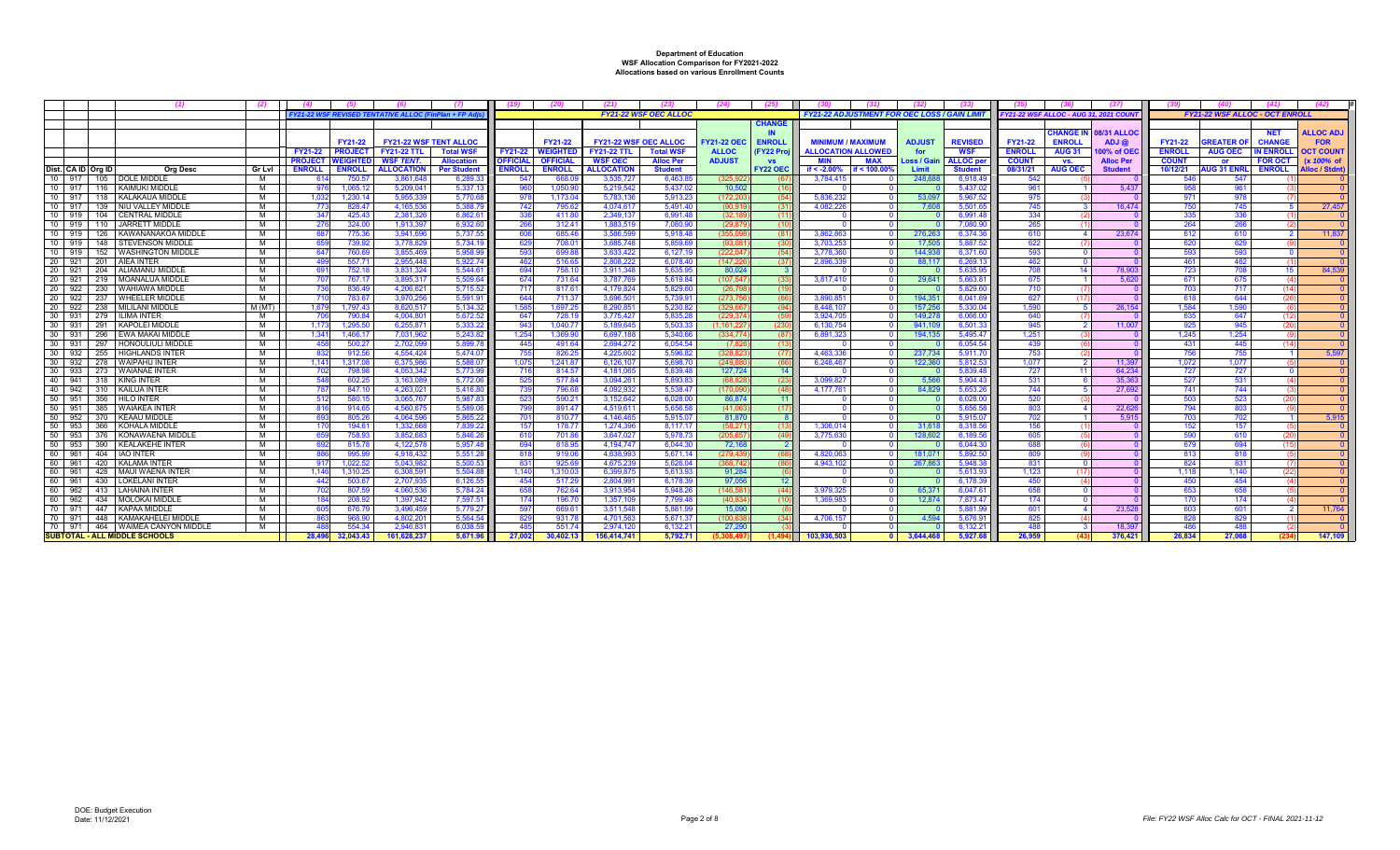|                    | - (1)                             |               |                      |                |                                              |                     |                |                 |                       |                              | (24)               | (25)             |                                                    |                |                    |                                              |                  |                    |               |                    |                                          |                 |
|--------------------|-----------------------------------|---------------|----------------------|----------------|----------------------------------------------|---------------------|----------------|-----------------|-----------------------|------------------------------|--------------------|------------------|----------------------------------------------------|----------------|--------------------|----------------------------------------------|------------------|--------------------|---------------|--------------------|------------------------------------------|-----------------|
|                    |                                   |               |                      |                | <b>FY21-22 WSF REVISED TENTATIVE ALLOC (</b> | 'lan + FP ∤         |                |                 |                       | <b>FY21-22 WSF OEC ALLOC</b> |                    |                  | <b>FY21-22 ADJUSTMENT FOR OEC LOSS / GAIN LIMI</b> |                |                    | <b>FY21-22 WSF ALLOC - AUG 31, 2021 COUN</b> |                  |                    |               |                    | <b>FY21-22 WSF ALLOC - OCT ENROLL</b>    |                 |
|                    |                                   |               |                      |                |                                              |                     |                |                 |                       |                              |                    | <b>CHANGE</b>    |                                                    |                |                    |                                              |                  |                    |               |                    |                                          |                 |
|                    |                                   |               |                      |                |                                              |                     |                |                 |                       |                              |                    | IN               |                                                    |                |                    |                                              | <b>HANGE IN:</b> | <b>08/31 ALLOC</b> |               |                    | <b>ALLOC ADJ</b><br><b>NET</b>           |                 |
|                    |                                   |               |                      | FY21-22        | <b>FY21-22 WSF TENT ALLOC</b>                |                     |                | FY21-22         | FY21-22 WSF OEC ALLOC |                              | <b>FY21-22 OEC</b> | <b>ENROLL</b>    | <b>MINIMUM / MAXIMUM</b>                           | <b>ADJUST</b>  | <b>REVISED</b>     | <b>FY21-22</b>                               | <b>ENROLL</b>    | ADJ@               | FY21-22       | <b>REATER O</b>    | <b>CHANGE</b><br><b>FOR</b>              |                 |
|                    |                                   |               | <b>FY21-22</b>       | <b>PROJEC</b>  | <b>FY21-22 TTL</b>                           | <b>Total WSF</b>    | <b>FY21-22</b> | VEIGHTEI        | <b>FY21-22 TTL</b>    | <b>Total WSF</b>             | <b>ALLOC</b>       | <b>FY22 Proj</b> | <b>ALLOCATION ALLOWED</b>                          | for            | <b>WSF</b>         | <b>ENROLL</b>                                | <b>AUG 31</b>    | 00% of OE          | <b>ENROLL</b> | <b>AUG OEC</b>     | <b>N ENROLL</b><br><b>OCT COUNT</b>      |                 |
|                    |                                   |               | <b>PROJECT</b>       | <b>VEIGHTE</b> | WSF TENT.                                    | <b>Allocation</b>   | <b>OFFICIA</b> | <b>OFFICIAL</b> | <b>WSF OEC</b>        | <b>Alloc Per</b>             | <b>ADJUST</b>      | <b>VS</b>        | MAX<br>MIN                                         | Loss / Gaiı    | <b>ALLOC</b> per   | <b>COUNT</b>                                 | VS.              | <b>Alloc Per</b>   | <b>COUNT</b>  | <b>or</b>          | <b>FOR OCT</b><br>$(x 100\% \text{ of }$ |                 |
| Dist. CA ID Ora ID | Ora Desc                          | <b>Gr Lvl</b> | <b>ENROLL</b>        | <b>ENROL</b>   | <b>ALLOCATION</b>                            | <b>Per Student</b>  | <b>ENROLI</b>  | <b>ENROLL</b>   | <b>ALLOCATION</b>     | <b>Student</b>               |                    | <b>FY22 OEC</b>  | if $< -2.00%$<br>if < $100.00$                     | Limit          | <b>Student</b>     | 08/31/21                                     | <b>AUG OEC</b>   | <b>Student</b>     | 10/12/21      | <b>AUG 31 ENRL</b> | <b>ENROLL</b><br><b>Alloc / Stdnt</b>    |                 |
|                    | 10 917 100 AINA HAINA             |               | -47                  | 537.9          | 2.719.009                                    | 5.688.3             | -413           | 462.0           | 2.411.24              | 5.838.3                      | (307.76            |                  | 2.664.629                                          | 253.38         | 6,451.             | -405                                         |                  |                    | 402           | 413                |                                          |                 |
|                    | 10 917 107 FERN                   |               |                      | 513.3          | 2.626.274                                    | 6.516.8             |                | 496.5           | 2.585.922             | 6.630.5                      | (40.35)            | - (13            |                                                    |                | 6,630.5            | 388                                          |                  |                    | 392           | 390                |                                          | $13.26^{\circ}$ |
| 10 917             | 108<br><b>HAHAIONE</b>            | E             |                      | 642.0          | 3.174.546                                    | 5.588.9             |                | 618.6           | 3.113.22              | 5.670.7                      | (61.32)            |                  |                                                    |                | 5.670.7            | 552                                          |                  | 17.012             | 552           | 552                |                                          |                 |
|                    | 10 917 113 KAEWAI                 | E             | -31                  | 398.8          | 2.106.88                                     | 6.646.3             | -27            | 349.43          | 1.908.875             | 6.866.46                     | (198.01)           | (39)             | 2.064.74                                           | 155,874        | 7.427.1            | 278                                          |                  |                    | 278           | 278                |                                          |                 |
|                    | 10 917 114 KAHALA                 | E             | 400                  | 464.6          | 2.375.469                                    | 5.938.6             | 342            | 398.6           | 2.109.409             | 6.167.8                      | (266.06            | (58              | 2.327.96                                           | 218.55         | 6,806.9            | 342                                          |                  |                    | 340           | 342                |                                          |                 |
| 10 917             | 120<br>KALIHI                     | E             |                      | 234.9          | 1.369.57                                     | 7.443.34            |                | 237.8           | 1.399.89              | 7.649.6                      | 30,31              |                  |                                                    |                | 7.649.6            | 184                                          |                  | 7.650              | 182           | 184                |                                          |                 |
| $10$ 917           | 121<br>I KALIHI KAI               |               |                      | 716.5          | 3.550.81                                     | 6.273.5             |                | 685.0           | 3.457.07              | 6,425.7                      | (93.74)            | - (28            | 3.479.79                                           | 22,724         | 6.468.0            | 543                                          |                  | 32,12              | 546           | 543                |                                          | 19.277          |
| 10 917             | 122<br>I KALIHI UKA               | E             | 264                  | 315.1'         | 1.718.873                                    | 6.510.88            | 249            | 299.2           | 1.669.054             | 6.703.0                      | (49.81)            | (15)             | 1.684.49                                           | 15.44'         | 6.765.04           | 247                                          |                  |                    | 248           | 249                |                                          |                 |
|                    | 10 917 123 KALIHI WAENA           |               |                      | 589.3          | 2.952.31                                     | 6,150.66            |                | 598.8           | 3.037.629             | 6.237.43                     | 85.31              |                  |                                                    |                | 6.237.4            | 484                                          |                  |                    | 487           | 487                |                                          |                 |
| 10 917             | 124 KAPALAMA                      |               |                      | 706.9          | 3.485.437                                    | 5.789.7             | -52            | 623.9           | 3.156.394             | 5.966.7                      | (329.04            | (73)             | 3,415,72                                           | 259.33         | 6,456.9            | 533                                          |                  | 23,86              | 511           | 533                |                                          |                 |
| 10 917<br>$10$ 917 | 127<br>KOKO HEAD                  | E.            |                      | 345.9          | 1.863.812                                    | 6.110.86            | -347<br>-433   | 395.1           | 2.113.362             | 6.090.3                      | 249.54             | 42               |                                                    |                | 6.090.3            | 328<br>425                                   |                  |                    | 327<br>422    | 347<br>433         |                                          |                 |
|                    | 130<br>LIHOLIHO                   | ᄇ             | 45                   | 532.2          | 2.678.69                                     | 5.874.32            |                | 507.5           | 2.604.09              | 6.014.0                      | (74.59)            | - (23            | 2.625.11                                           | 21.02          | 6.062.6            |                                              |                  |                    |               |                    |                                          |                 |
| 10 917 133         | I LINAPUNI                        | E             |                      | 154.2          | 1.037.722                                    | 9.433.8             |                | 139.34          | 977.109               | 9.869.7                      | (60.61)            | (11)             | 1.016.96                                           | 39.85          | 10.272.4           | 98                                           |                  |                    | 102           | 99                 |                                          | 29,609          |
| 10 917<br>10 917   | 145<br>PUUHALE<br><b>WAIKIKI</b>  | E             |                      | 349.0          | 1.886.65<br>3.365.06                         | 6.835.6<br>5.771.98 | 544            | 331.1'          | 1.829.03              | 7.034.7                      | (57.61)<br>(151.17 | - 116            | 1.848.91                                           | 19.882         | 7.111.22           | 262                                          |                  | 14.07              | 262<br>539    | 262                |                                          |                 |
| 10 917             | 150<br>153                        |               | -57                  | 686.4<br>649.5 | 3.202.69                                     | 5.569.9             | 540            | 642.41<br>612.5 | 3,213,88<br>3.080.427 | 5,907.8<br>5.704.49          | (122.26)           | -639<br>-635     | 3,297,76<br>3.138.63                               | 83.87<br>58.21 | 6,062.0<br>5.812.2 | 545<br>539                                   |                  | 5.908              | 523           | 545<br>540         |                                          |                 |
| 10 917             | WILSON<br>155<br>KAMILOIK         | E<br>Ε        |                      | 439.7          | 2.281.05                                     | 5.731.2             |                | 422.8           | 2.234.814             | 5.850.3                      | (46.23)            |                  | 2.235.43                                           |                | 5,851.9            | 382                                          |                  |                    |               | 382                |                                          | 17.551          |
| 10 919 101         | <b>ALA WAI</b>                    |               |                      | 450.1          | 2.337.349                                    | 6.421.29            | -374           | 464.90          | 2.436.954             | 6.515.92                     | 99.60              | $-10$            |                                                    | - 61           | 6.515.9            | 369                                          |                  |                    | 373           | 374                |                                          |                 |
| 10 919             | 102<br>ALIIOLAN                   | E             | -364<br>$25^{\circ}$ | 297.1          | 1.638.330                                    | 6.475.6             | -24            | 288.3           | 1.619.249             | 6.582.3                      | (19.08)            |                  |                                                    |                | 6.582.3            | 247                                          |                  | 6.582              | 243           | 247                |                                          |                 |
| 10 919             | 109<br><b>HOKULANI</b>            | E             |                      | 360.46         | 1.917.60                                     | 5.973.8             | 27'            | 302.9           | 1.681.89              | 6.206.24                     | (235.71)           | (50)             | 1.879.254                                          | 197.36         | 6.934.5            | 271                                          |                  |                    | 258           | 271                |                                          |                 |
|                    | 10 919 111 JEFFERSON              | E.            |                      | 389.2          | 2.052.458                                    | 6.434.0             | -361           | 445.09          | 2.334.099             | 6.465.6                      | 281.64             | 42               |                                                    |                | 6.465.6            | 357                                          |                  |                    | 359           | 361                |                                          |                 |
|                    | 10 919 112 KAAHUMANU              | Е.            |                      | 617.9          | 3.080.36                                     | 6.235.56            | 43             | 545.2           | 2.792.55              | 6.449.3                      | (287, 81)          |                  | 3.018.76                                           | 226.20         | 6,971.7            | 432                                          |                  |                    | 435           | 433                |                                          | 12,899          |
|                    | 10 919 117 KAIULANI               | E             |                      | 442.8          | 2.329.89                                     | 6.832.5             |                | 371.7           | 2.032.082             | 7.055.8                      | (297.81)           |                  | 2.283.29                                           | 251.21         | 7.928.1            | 292                                          |                  | 28,223             | 287           | 292                |                                          |                 |
| 10 919 125         | <b>KAULUWELA</b>                  | E             |                      | 617.7          | 3.107.57                                     | 6.394.1             |                | 592.8           | 3.036.91              | 6.516.9                      | (70.65             | (20              | 3.045.42                                           | 8.504          | 6.535.2            | 453                                          |                  |                    | 450           | 466                |                                          |                 |
| 10 919             | 128<br><b>KUHIO</b>               | E.            | -187                 | 233.55         | 1.358.466                                    | 7,264.52            |                | 236.51          | 1.388.633             | 7.386.34                     | 30.16              |                  |                                                    |                | 7.386.3            | 188                                          |                  |                    | 187           | 188                |                                          |                 |
| 10 919             | 129<br>I LANAKILA                 | E             |                      | 463.8          | 2.393.69                                     | 6.383.1             |                | 434.94          | 2.294.556             | 6.500.1                      | (99.13)            | - (22            | 2.345.81                                           | 51.26          | 6.645.3            | 352                                          |                  |                    | 355           | 353                |                                          | 13,000          |
| 10 919             | 131<br>I LIKELIKE                 | <b>E</b>      |                      | 424.3          | 2.248.36                                     | 6.792.6             |                | 357.            | 1.966.330             | 7.022.6                      | (282.03)           |                  | 2.203.39                                           | 237.06         | 7.869.2            | 278                                          |                  |                    | 279           | 280                |                                          |                 |
| 10 919             | 134<br>LINCOLN                    | E.            |                      | 420.7          | 2.194.754                                    | 6.182.41            | -350           | 415.53          | 2.200.847             | 6.288.1                      | 6.09               |                  |                                                    |                | 6.288.1            | 358                                          |                  | 50.30              | 357           | 358                |                                          |                 |
| 10 919 135         | LUNALILO                          | E             | 249                  | 312.8          | 1.707.01                                     | 6.855.47            | 244            | 306.5           | 1.700.302             | 6.968.45                     | (6.70)             |                  |                                                    |                | 6.968.4            | 251                                          |                  | 48.779             | 255           | 251                |                                          | 27,874          |
| 10 919 136         | MAEMAE                            | E.            |                      | 776.3          | 3.791.594                                    | 5.527.1             |                | 750.2           | 3.727.26              | 5.655.9                      | (64.33)            | (27)             |                                                    |                | 5.655.9            | 653                                          |                  |                    | 647           | 659                |                                          |                 |
| 10 919             | 137<br><b>MANOA</b>               | E.            |                      | 600.8          | 2.998.66                                     | 5.647.2             |                | 569.1           | 2.897.19              | 5.771.30                     | (101.47)           | (29)             | 2,938,69                                           | 41.504         | 5,853.9            | -496                                         |                  |                    | 498           | 502                |                                          |                 |
| $10$ 919           | 140<br>NOELAN                     |               | 424                  | 476.3          | 2.447.15                                     | 5.771.5             | -41            | 469.3           | 2.448.88              | 5.858.56                     | 1,72               |                  |                                                    |                | 5.858.5            | 418                                          |                  |                    | 413           | 418                |                                          |                 |
| 10 919             | 141<br>I NUUANL                   | E             |                      | 414.6          | 2.161.68                                     | 5.842.4             | -338           | 379.2           | 2.030.21              | 6.006.56                     | (131.47            | (32)             | 2.118.45                                           | 88.23          | 6.267.6            | 334                                          |                  |                    | 335           | 338                |                                          |                 |
| 10 919             | 142<br>PALOLO                     |               |                      | 372.0          | 1.982.700                                    | 7.006.0             | -27            | 352.4           | 1.919.719             | 7.110.0                      | (62.98             |                  | 1.943.04                                           | 23.327         | 7.196.47           | 265                                          |                  |                    | 264           | 270                |                                          |                 |
|                    | 10 919 143 PAUOA                  |               |                      | 447.7          | 2,313,21                                     | 6.087.42            |                | 415.7           | 2,199,576             | 6,178.59                     | (113.64)           | - (24            | 2,266,95                                           | 67.37          | 6,367.8            | 355                                          |                  |                    | 353           | 356                |                                          |                 |
|                    | 10 919 147 ROYAL                  | E             |                      | 418.4          | 2.193.76                                     | 6.250.0             | -323           | 387.83          | 2.083.364             | 6.450.0                      | (110.40)           |                  | 2.149.893                                          | 66.52          | 6.656.0            | 313                                          |                  |                    | 311           | 323                |                                          |                 |
|                    | SUBTOTAL - HONOLULU DISTRICT ELEM |               | 14.065               | 16.814.21      | 86.649.531                                   | 6.160.65            | 13.283         | 15.907.00       | 83,692,062            | 6.300.69                     | (2.957.4)          |                  | 55.993.175                                         | 2.407.369      | 6.481.93           | 13.217                                       |                  | 234.525            | 13.157        | 13.319             |                                          | 133.471         |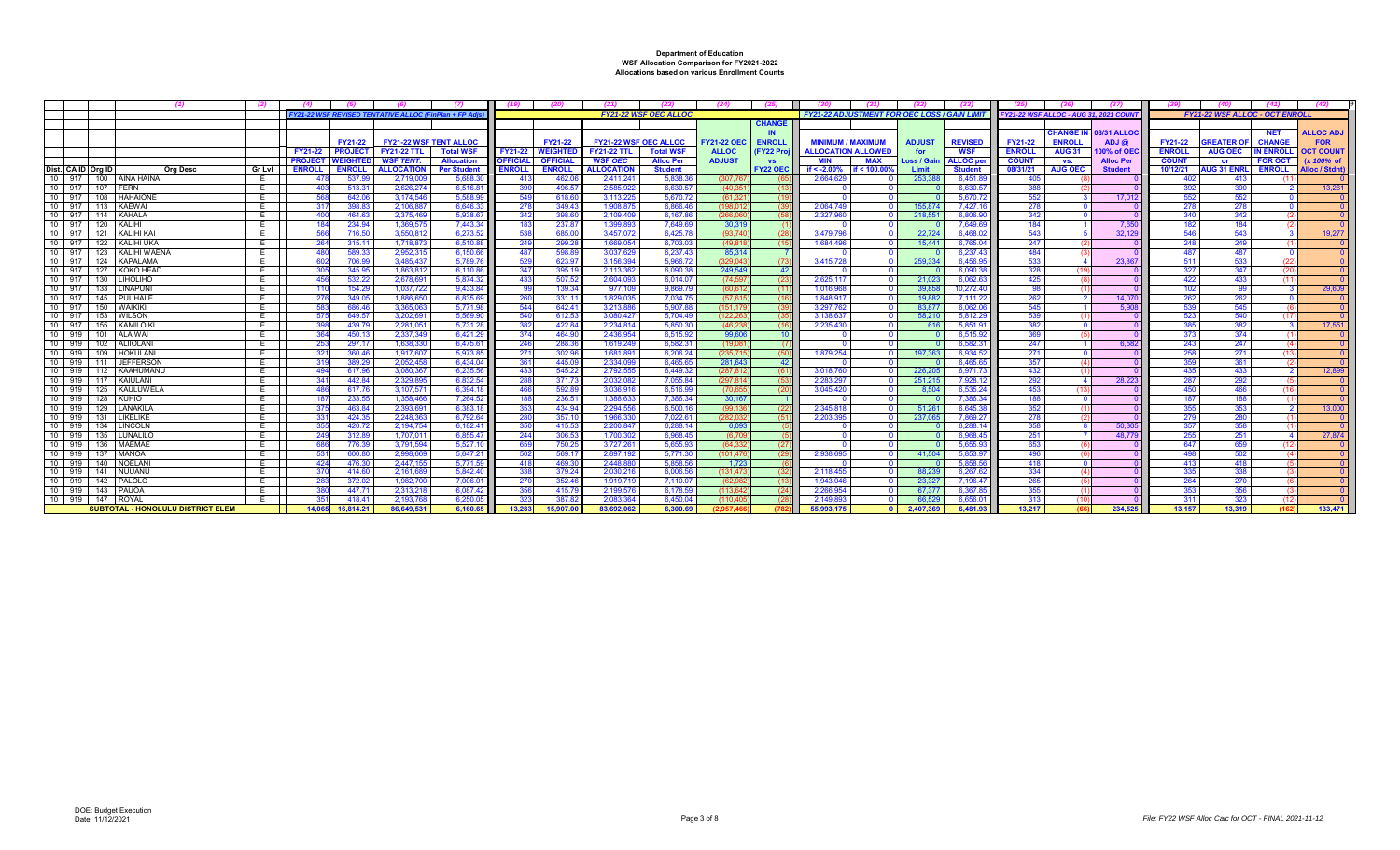|                               |                                         |               |                |                 | <b>FY21-22 WSF REVISED TENTATIVE ALLOC (FinPlan + FP Ad</b> |                     |                 |                 |                              | <b>FY21-22 WSF OEC ALLOC</b> |                    |                 | <b>FY21-22 ADJUSTMENT FOR OEC LOSS / GAIN LIN</b> |              |                    |                    | FY21-22 WSF ALLOC - AUG 31, 2021 COUN |                  |                  |               | <b>FY21-22 WSF ALLOC - OCT ENROLL</b> |                 |                      |
|-------------------------------|-----------------------------------------|---------------|----------------|-----------------|-------------------------------------------------------------|---------------------|-----------------|-----------------|------------------------------|------------------------------|--------------------|-----------------|---------------------------------------------------|--------------|--------------------|--------------------|---------------------------------------|------------------|------------------|---------------|---------------------------------------|-----------------|----------------------|
|                               |                                         |               |                |                 |                                                             |                     |                 |                 |                              |                              |                    | <b>CHANG</b>    |                                                   |              |                    |                    |                                       |                  |                  |               |                                       |                 |                      |
|                               |                                         |               |                |                 |                                                             |                     |                 |                 |                              |                              |                    |                 |                                                   |              |                    |                    |                                       | <b>CHANGE IN</b> | 08/31 ALLOC      |               |                                       | <b>NET</b>      | <b>ALLOC ADJ</b>     |
|                               |                                         |               |                | FY21-22         | <b>FY21-22 WSF TENT ALLOC</b>                               |                     |                 | FY21-22         | <b>FY21-22 WSF OEC ALLOC</b> |                              | <b>FY21-22 OEC</b> | <b>ENROLI</b>   | <b>MINIMUM / MAXIMUM</b>                          |              | <b>ADJUST</b>      | <b>REVISED</b>     | <b>FY21-22</b>                        | <b>ENROLL</b>    | ADJ@             | FY21-22       | <b>SREATER O</b>                      | <b>CHANGE</b>   | <b>FOR</b>           |
|                               |                                         |               | <b>FY21-22</b> | <b>PROJEC</b>   | <b>FY21-22 TTL</b>                                          | <b>Total WSF</b>    | FY21-22         | <b>WEIGHTE</b>  | <b>FY21-22 TTL</b>           | <b>Total WSF</b>             | <b>ALLOC</b>       | <b>FY22 Pro</b> | <b>ALLOCATION ALLOWED</b>                         |              | for                | <b>WSF</b>         | <b>ENROLL</b>                         | <b>AUG 31</b>    | 00% of OE        | <b>ENROLL</b> | <b>AUG OEC</b>                        | <b>N ENROLI</b> | <b>OCT COUNT</b>     |
|                               |                                         |               | <b>PROJECT</b> | <b>NEIGHTED</b> | WSF TENT.                                                   | <b>Allocation</b>   | <b>OFFICIAL</b> | <b>OFFICIAL</b> | <b>WSF OEC</b>               | <b>Alloc Per</b>             | <b>ADJUST</b>      | <b>VS</b>       | <b>MIN</b>                                        | MAX          | <b>Loss / Gain</b> | <b>ALLOC</b> per   | <b>COUNT</b>                          | VS.              | <b>Alloc Per</b> | <b>COUNT</b>  | <b>or</b>                             | <b>FOR OCT</b>  | (x 100% of           |
| Dist. CA ID Org ID            | Org Desc                                | <b>Gr Lvl</b> | <b>ENROLL</b>  | <b>ENROLL</b>   | <b>ALLOCATION</b>                                           | <b>Per Studen</b>   | <b>ENROLL</b>   | <b>ENROLL</b>   | <b>ALLOCATION</b>            | <b>Student</b>               |                    | <b>FY22 OEC</b> | if $< -2.00\%$                                    | if < 100.00% | <b>Limit</b>       | <b>Student</b>     | 08/31/21                              | <b>AUG OEC</b>   | <b>Studen</b>    | 10/12/21      | <b>NUG 31 ENRL</b>                    | <b>ENROLL</b>   | <b>Alloc / Stdnt</b> |
| 20<br>921 200 AIEA            |                                         |               |                | 390.7'          | 2.077.996                                                   | 6.638.9             | -313            | 391.7           | 2.110.551                    | 6.742.98                     | 32.557             |                 |                                                   |              |                    | 6.742.9            | 318                                   |                  | 33,71            | -312          | 318                                   |                 |                      |
| - 20<br>921<br>203            | ALIAMANU                                |               |                | 715.22          | 3.505.734                                                   | 5.529.5             |                 | 715.25          | 3.556.025                    | 5.608.8                      | 50.29              |                 |                                                   |              |                    | 5.608.8            | 63                                    |                  | 28,044           |               | -639                                  |                 |                      |
| 20 921 209 HICKAM             |                                         |               | 543            | 595.91          | 2.978.843                                                   | 5.485.90            | 463             | 510.00          | 2.629.603                    | 5.679.49                     | (349.23)           |                 | 2.919.26                                          |              | 289.663            | 6.305.1            | 468                                   |                  | 28.39            | 474           | 468                                   |                 | 34,077               |
| 20<br>921                     | 215 MAKALAPA                            |               |                | 733.38          | 3.579.12                                                    | 5,609.92            |                 | 678.6           | 3.382.156                    | 5.732.47                     | (196.97            |                 | 3.507.546                                         |              | 125.39             | 5.944.9            | 590                                   |                  |                  | 592           | 590                                   |                 | 11,465               |
| 20<br>921<br>217              | MOANALUA                                |               |                | 716.06          | 3,515,07<br>1.355.591                                       | 5.416.1             | 64              | 710.96          | 3.542.446                    | 5,500.69                     | 27,37              |                 |                                                   |              |                    | 5,500.6            | 643                                   |                  |                  |               | 644                                   |                 |                      |
| 20<br>921<br>220<br>20<br>921 | <b>MOKULELE</b><br><b>NIMITZ</b>        | E             |                | 233.7           | 3.392.27                                                    | 6,517.26<br>5.471.4 | $22^{\circ}$    | 249.7           | 1,445,10<br>3.104.58         | 6.538.93                     | 89.51              |                 |                                                   |              | 219.84             | 6.538.9            | 224<br>556                            |                  | 19.617           | 227           | 224<br>556                            |                 | 19,617<br>22,416     |
| 221<br>20                     | 222 PEARL HARBOR                        |               |                | 687.9<br>537.25 | 2.722.228                                                   | 5.841.69            | 464             | 614.1<br>536.34 | 2.756.087                    | 5,603.9<br>5.939.84          | (287.6)<br>33.85   |                 | 3.324.43                                          |              |                    | 6.000.7<br>5.939.8 |                                       |                  | 11.20<br>47.51   | 474           |                                       |                 | 11,880               |
| 921<br>-20<br>921             | PEARL HARBOR KAI                        | F.            |                | 438.47          | 2.275.362                                                   | 5.819.34            | 34              | 388.40          | 2.078.049                    |                              | (197.31)           |                 | 2.229.85                                          |              | 151.80             | 6.426.0            | 472<br>347                            |                  |                  | 354           | 472<br>347                            |                 | 41.920               |
| 223<br>20<br>225<br>921       | RED HILL                                |               |                | 484.85          | 2.483.045                                                   | 5.774.52            | 437             | 493.74          | 2.557.798                    | 5.988.6<br>5.853.0           | 74.75              |                 |                                                   |              |                    | 5.853.0            | 433                                   |                  |                  | 438           | 437                                   |                 | 5.853                |
| 20 921<br>227                 | SCOTT                                   |               |                | 564.53          | 2.840.403                                                   | 5.844.4             | $45^{\circ}$    | $522.3^{\circ}$ | 2.687.876                    | 5.959.8                      | (152.52)           |                 | 2.783.59                                          |              | 95.71              | 6.172.0            | 465                                   |                  | 83.437           | 468           | 465                                   |                 | 17,879               |
| 20<br>921<br>228              | SHAFTER                                 |               |                | 450.6           | 2.326.956                                                   | 5.905.9             |                 | 459.06          | 2.397.184                    | 5.963.1                      | 70.22              |                 |                                                   |              |                    | 5.963.             | 404                                   |                  | 11.92            |               | 404                                   |                 |                      |
| 20<br>921<br>233              | WAIMALU                                 |               | 41             | 482.85          | 2.468.600                                                   | 6,006.33            | 374             | 440.26          | 2.308.892                    | 6.173.5                      | (159.7)            |                 | 2.419.22                                          |              | 110.336            | 6.468.5            | 377                                   |                  | 18.521           | 372           | 377                                   |                 |                      |
| 20 921<br>235                 | <b>WEBLING</b>                          | E             |                | 475.47          | 2438.404                                                    | 5.737.42            | 444             | 496.68          | 2.568.516                    | 5.784.9                      | 130.11             |                 |                                                   |              |                    | 5,784.9            | 423                                   |                  |                  | 416           | 444                                   |                 |                      |
| 20<br>921                     | 239 SALT LAKE                           | Е.            |                | 837.14          | 4.037.205                                                   | 5.670.2             | 67              | 792.30          | 3.893.318                    | 5.785.02                     | (143.88)           |                 | 3.956.46                                          |              | 63.142             | 5,878.8            | 676                                   |                  | 17.355           | 670           | 676                                   |                 |                      |
| 20<br>921 243 PEARL RIDG      |                                         |               | 47             | 529.6           | 2.680.708                                                   | 5,608.1             | 44 <sup>°</sup> | 492.4           | 2.548.70                     | 5.779.3                      | (132.00)           |                 | 2.627.09                                          |              | 78.38              | 5,957.             | 444                                   |                  | 17.33            | 446           | 444                                   |                 | 11.559               |
| 20<br>922 206 HALEIW          |                                         |               |                | 245.25          | 1.407.66                                                    | 6.486.9             | -23             | 265.1           | 1.515.690                    | 6.533.1                      | 108.02             |                 |                                                   |              |                    | 6.533.             | 230                                   |                  |                  | 231           | 232                                   |                 |                      |
| 20<br>922<br>207              | <b>INOUYE</b>                           |               |                | 712.92          | 3.510.623                                                   | 5,572.42            |                 | 658.37          | 3.311.939                    | 5.690.62                     | (198.6)            |                 | 3.440.41                                          |              | 128,47             | 5,911.3            | 594                                   |                  | 68.28            |               | 594                                   |                 |                      |
| -20<br>922 208 HELEMANO       |                                         | Е             |                | 622.7'          | 3.089.373                                                   | 5.829.0             | -483            | 570.53          | 2.896.404                    | 5.996.7                      | (192.96)           |                 | 3.027.58                                          |              | 131,182            | 6,268.2            | 488                                   |                  | 29.98            | 493           | 488                                   |                 | 29,983               |
| 20<br>922                     | 210 ILIAH                               | E             |                | 439.58          | 2.277.354                                                   | 5.930.6             | 33 <sub>6</sub> | 384.69          | 2.058.359                    | 6.162.7                      | (218.99)           |                 | 2.231.80                                          |              | 173.447            | 6.682.0            | 326                                   |                  |                  | 323           | 334                                   |                 |                      |
| 20<br>922 211 KAALA           |                                         |               |                | 572.96          | 2.882.242                                                   | 6.185.0             | -422            | 518.03          | 2.672.035                    | 6.331.8                      | (210.20)           |                 | 2.824.59                                          |              | 152.562            | 6,693.3            | 420                                   |                  |                  | 413           | 422                                   |                 |                      |
| 20<br>922 212 KIPAPA          |                                         |               |                | 694.7           | 3.430.073                                                   | 5,669.54            | 54              | 619.59          | 3.135.928                    | 5,807.27                     | (294.14)           |                 | 3,361,472                                         |              | 225,54             | 6,224.9            | 539                                   |                  |                  |               | 540                                   |                 |                      |
| 20<br>922<br>226              | SOLOMON                                 |               |                | 909.15          | 4.390.692                                                   | 5,680.07            | 743             | 869.98          | 4.276.275                    | 5.755.42                     | (114.41)           |                 | 4.302.878                                         |              | 26,604             | 5.791.22           | 739                                   |                  |                  | 749           | 743                                   |                 | 34.532               |
| 20<br>922 229 WAHIAWA         |                                         |               |                | 485.85          | 2.495.269                                                   | 6.161.16            | 427             | 507.87          | 2.630.360                    | 6.160.0                      | 135.09             | 22              |                                                   |              |                    | 6.160.0            | 429                                   |                  | 12,320           | 427           | 429                                   |                 |                      |
| 20<br>922<br>231              | <b>WAIALUA</b>                          | ь.            |                | 577.0           | 2.891.529                                                   | 5.725.80            | 47              | 538.7           | 2.758.06                     | 5.843.3                      | (133.46)           |                 | 2.833.69                                          |              | 75,630             | 6,003.6            | 470                                   |                  |                  | 463           | 472                                   |                 |                      |
| 20<br>922<br>234              | MILILANI-WAENA                          |               |                | 888.0           | 4.288.282                                                   | 5.373.7             | 76              | 842.8           | 4.144.98                     | 5.446.7                      | (143.29            |                 | 4.202.516                                         |              | 57,52              | 5,522.3            | 761                                   |                  |                  |               | 761                                   |                 |                      |
| 20<br>922 236                 | WHEELEF                                 |               |                | 727.29          | 3.572.631                                                   | 5.608.5             | -64             | 734.7           | 3.658.164                    | 5,698.0                      | 85.53              |                 |                                                   |              |                    | 5.698.             | 621                                   |                  |                  |               | 642                                   |                 |                      |
| 20<br>922                     | 240   MILILANI IKE                      | E.            |                | 656.62          | 3.250.912                                                   | 5,373.41            | 51              | 554.53          | 2.832.214                    | 5.520.8                      | (418.69)           |                 | 3.185.894                                         |              | 353.68             | 6.210.32           | 506                                   |                  |                  | 509           | 513                                   |                 |                      |
| -20                           | 922   241   MILILANI MAUKA              |               |                | 803.9           | 3.910.102                                                   | 5,385.82            |                 | 774.63          | 3.833.062                    | 5.491.49                     | (77.04)            |                 |                                                   |              |                    | 5.491.4            |                                       |                  |                  |               |                                       |                 | 21,966               |
| 20 922 242 MILILANI UKA       |                                         |               |                |                 | 3.949.27                                                    | 5.417.3             |                 | 796.3           | 3.935.027                    | 5.503.5                      | (14.24)            |                 |                                                   |              |                    | 5.503.             | 716                                   |                  | 5.504            | 706           |                                       |                 |                      |
|                               | <b>SUBTOTAL - CENTRAL DISTRICT ELEM</b> |               | 15,808         | 18.021.98       | 90.023.571                                                  | 5.694.81            | 15.016          | 17.128.05       | 87.225.405                   | 5.808.83                     | (2.798.16)         |                 | 53.178.333                                        |              | 2.458.940          | 5.972.59           | 15.016                                |                  | 433.171          | 14.945        | 15.089                                |                 | 263.147              |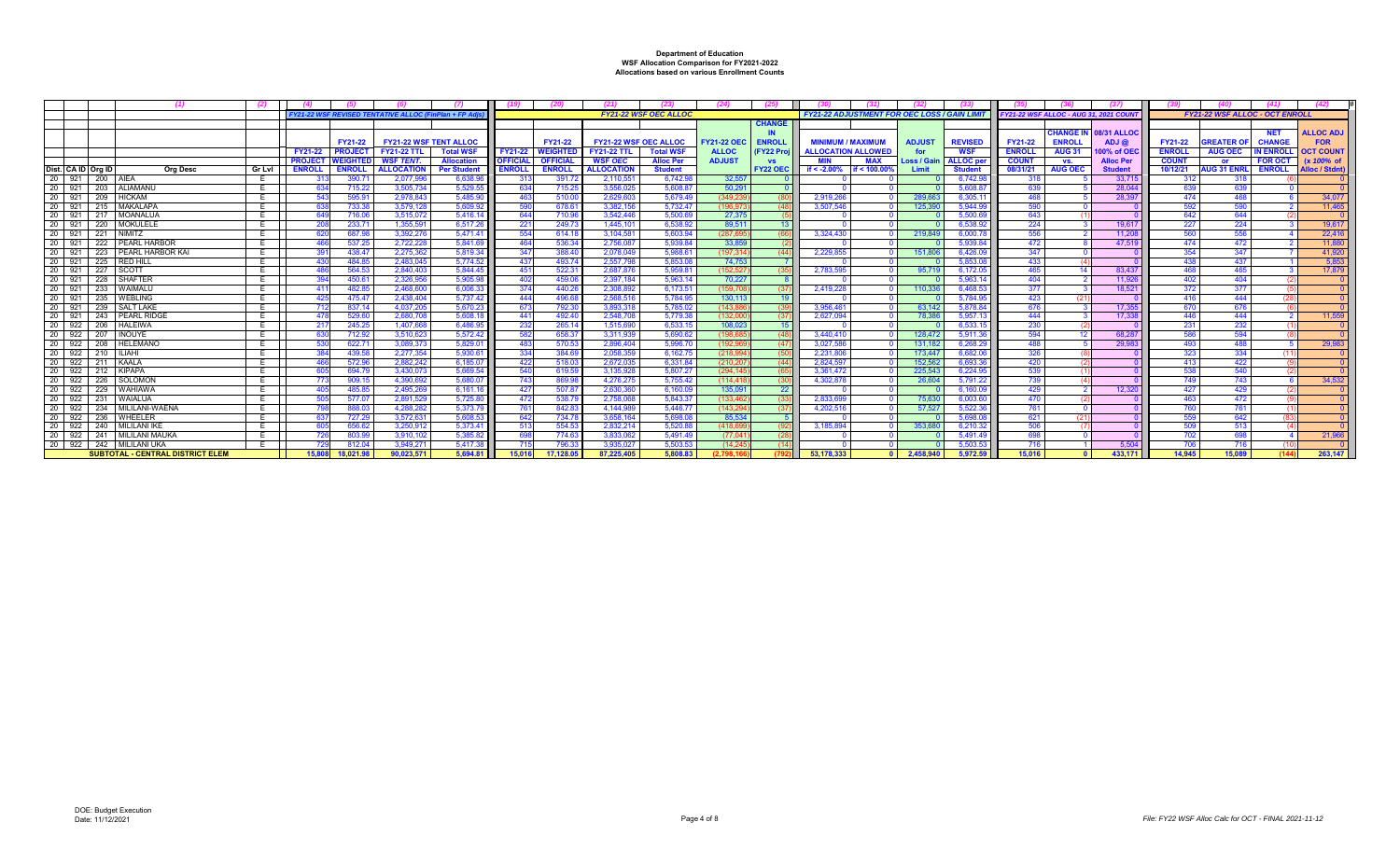|        |                         |                                          |          | <b>FY21-22 WSF REVISED TENTA</b>  | <b>IVE ALLOC (F</b>           | nPlan + FP A        |                         |                 |                              | <b>FY21-22 WSF OEC ALLOC</b> |                    |                  | <b>FY21-22 ADJUSTMENT FOR OEC LOSS / GAIN LIN</b> |               |                    | FY21-22 WSF ALLOC - AUG 31, 2021 COUN |                |                              |               | <b>FY21-22 WSF ALLOC - OCT ENROLL</b> |                 |                  |
|--------|-------------------------|------------------------------------------|----------|-----------------------------------|-------------------------------|---------------------|-------------------------|-----------------|------------------------------|------------------------------|--------------------|------------------|---------------------------------------------------|---------------|--------------------|---------------------------------------|----------------|------------------------------|---------------|---------------------------------------|-----------------|------------------|
|        |                         |                                          |          |                                   |                               |                     |                         |                 |                              |                              |                    | <b>CHANGE</b>    |                                                   |               |                    |                                       |                |                              |               |                                       |                 |                  |
|        |                         |                                          |          |                                   |                               |                     |                         |                 |                              |                              |                    |                  |                                                   |               |                    |                                       |                | <b>CHANGE IN 08/31 ALLOC</b> |               |                                       | <b>NET</b>      | <b>ALLOC ADJ</b> |
|        |                         |                                          |          | FY21-22                           | <b>FY21-22 WSF TENT ALLOC</b> |                     |                         | FY21-22         | <b>FY21-22 WSF OEC ALLOC</b> |                              | <b>FY21-22 OEC</b> | <b>ENROLL</b>    | <b>MINIMUM / MAXIMUM</b>                          | <b>ADJUST</b> | <b>REVISED</b>     | <b>FY21-22</b>                        | <b>ENROLL</b>  | ADJ@                         | FY21-22       | <b>SREATER O</b>                      | <b>CHANGE</b>   | <b>FOR</b>       |
|        |                         |                                          |          | <b>PROJECT</b><br><b>FY21-22</b>  | <b>FY21-22 TTL</b>            | <b>Total WSF</b>    | FY21-22                 | WEIGHTEI        | <b>FY21-22 TTL</b>           | <b>Total WSF</b>             | <b>ALLOC</b>       | (FY22 Proj       | <b>ALLOCATION ALLOWED</b>                         |               | <b>WSF</b>         | <b>ENROLL</b>                         | <b>AUG 31</b>  | 00% of OE                    | <b>ENROLL</b> | <b>AUG OEC</b>                        | <b>N ENROLI</b> | <b>OCT COUNT</b> |
|        |                         |                                          |          | <b>PROJECT</b><br><b>WEIGHTE</b>  | WSF TENT.                     | <b>Allocation</b>   | <b>OFFICIA</b>          | <b>OFFICIAL</b> | <b>WSF OEC</b>               | <b>Alloc Per</b>             | <b>ADJUST</b>      | <b>VS</b>        | <b>MIN</b><br><b>MAX</b>                          | .oss / Gail   | <b>ALLOC</b> pe    | <b>COUNT</b>                          | VS.            | <b>Alloc Per</b>             | <b>COUNT</b>  | or.                                   | <b>FOR OCT</b>  | (x 100% of       |
|        | Dist. CA ID Org ID      | <b>Org Desc</b>                          | Gr Lvl   | <b>ENROLL</b><br><b>ENROLL</b>    | <b>ALLOCATION</b>             | <b>Per Student</b>  | <b>ENROL</b>            | <b>ENROLL</b>   | <b>ALLOCATION</b>            | <b>Student</b>               |                    | FY22 OEC         | if $< -2.00%$<br>f < 100.00                       | I imit        | <b>Student</b>     | 08/31/21                              | <b>AUG OEC</b> | <b>Student</b>               | 10/12/21      | <b>UG 31 ENRI</b>                     | <b>ENROLL</b>   | Alloc / Stdnt)   |
|        | 30 931<br>251<br>30 931 | <b>BARBERS POINT</b>                     | E        | 602.9                             | 3.014.531                     | 5.819.5             | -514                    | 600.5           | 3.046.18                     | 5.926.4                      | 31.65              |                  |                                                   |               | 5.926.4            | 469                                   |                |                              | 466           | 514                                   |                 |                  |
|        | 253                     | EWA                                      | <b>E</b> | 1.221.4<br>1.05                   | 5.791.73                      | 5.495.0             | 1.07                    | 1.251.4         | 6.014.71                     | 5.574.3                      | 222.97             | -25              |                                                   |               | 5.574.3            | 1.065                                 |                |                              | 1.056         | 1.079                                 |                 |                  |
|        | 30 931<br>254<br>30 931 | EWA BEACH                                |          | 793.6                             | 3.856.05<br>3.671.121         | 5.500.8             | - 77                    | 880.7<br>769.8  | 4.307.645<br>3.810.31        | 5.543.9<br>5.586.9           | 451.58<br>139.19   | -76<br>16        |                                                   |               | 5.543.9            | 778                                   |                | 5.544                        | 768           | 778                                   |                 |                  |
| 30     | 256                     | <b>IROQUOIS POINT</b><br><b>MAKAKILC</b> | E        | 750.90                            | 2.697.116                     | 5.512.19<br>5.787.8 | -682<br>$\overline{AB}$ | 551.24          | 2.818.513                    | 5,859.6                      | 121.39             | 15 <sup>15</sup> |                                                   |               | 5.586.9<br>5.859.f | 658<br>476                            |                |                              | 631           | 682<br>481                            |                 |                  |
| 30 931 | 259<br>931<br>269       | POHAKEA                                  | E<br>E   | 532.8<br>533.0<br>45 <sub>1</sub> | 2.697.31                      | 5.902.23            |                         | 534.05          | 2.739.518                    | 5.968.45                     | 42.19              | $\overline{2}$   |                                                   |               | 5.968.4            | 461                                   |                | 11.937                       | 462           | 461                                   |                 | 5.968            |
| 30     | 931<br>280              | <b>HOLOMUA</b>                           | E(MT)    | 1,291.7<br>1.13                   | 6.191.10                      | 5.440.3             | 1.09                    | 1,245.3         | 6.071.152                    | 5.534.3                      | (119.95)           | (41)             |                                                   |               | 5,534.3            | 1.101                                 |                | 22.13                        | 1.098         | 1,101                                 |                 |                  |
| 30     | 931<br>281              | KAIMILOA                                 | E        | 776.9                             | 3.781.110                     | 5.651.8             | -67                     | 791.1           | 3.900.140                    | 5.760.92                     | 119.03             |                  |                                                   |               | 5.760.9            | <b>675</b>                            |                |                              | 671           | 677                                   |                 |                  |
| 30 931 | 282                     | KAPOLEI                                  | E        | 883.7                             | 4.263.773                     | 5.537.37            | -735                    | 838.3           | 4.119.929                    | 5.605.3                      | (143.84            | (35)             | 4.178.49                                          | 58.56         | 5.685.             | 736                                   |                | 5.605                        | 741           | 736                                   |                 | 28,027           |
|        | 30 931<br>286           | <b>MAUKA LANI</b>                        | E        | 683.31                            | 3.372.58                      | 5.687.33            | 610                     | 699.55          | 3.494.833                    | 5.729.2                      | 122.24             | 17               |                                                   |               | 5.729.2            | 592                                   |                |                              | 580           | 610                                   |                 |                  |
| 30 931 | 293                     | <b>HO'OKELE</b>                          |          | 921.02                            | 4.434.130                     | 5,361.7             | 787                     | 878.1           | 4.303.879                    | 5,468.7                      | (130.25)           | (40)             | 4.345.448                                         | 41.56         | 5,521.             | 786                                   |                |                              | 791           | 787                                   |                 | 21,875           |
| 30 931 | 294                     | <b>KEONEULA</b>                          |          | 1,075.09                          | 5.139.67                      | 5,381.8             |                         | 1,038.9         | 5.050.723                    | 5.454.3                      | (88.95             | - (29            |                                                   |               | 5,454.3            | 928                                   |                | 10.909                       | 921           | 928                                   |                 |                  |
|        | $30 \ 932$<br>250       | <b>AHRENS</b>                            | E        | 1.557.97<br>1.306                 | 7.285.410                     | 5.578.41            | 1.235                   | 1.478.04        | 7.031.808                    | 5.693.7                      | (253.60)           | (71)             | 7.139.70                                          | 107.89        | 5.781.1            | 1.242                                 |                | 39,856                       | 1.237         | 1.242                                 |                 |                  |
|        | 30 932<br>260           | MANANA                                   | E.       | 380.3                             | 2.008.04                      | 5,994.1             | -29:                    | 328.6           | 1.799.900                    | 6,164.0                      | (208.14)           | (43)             | 1.967.88                                          | 167.98        | 6,739.3            | 291                                   |                |                              | 287           | 292                                   |                 |                  |
|        | 30 932<br>264           | PALISADES                                | E        | 465.0                             | 2.391.054                     | 5.803.5             | <b>403</b>              | 454.0           | 2.374.129                    | 5,891.1                      | (16.92)            |                  |                                                   |               | 5.891.             | 397                                   |                |                              | 397           | 403                                   |                 |                  |
| 30     | 932<br>265              | PEARL CITY                               |          | 512.54                            | 2.608.489                     | 5.928.38            | -430                    | 499.5           | 2.585.322                    | 6.012.38                     | (23.16)            |                  |                                                   |               | 6.012.3            | 430                                   |                |                              | 420           | 430                                   |                 |                  |
|        | $30 \ 932$<br>267       | PEARL CITY HIGHLANDS                     |          | 622.0                             | 3.105.637                     | 5.585.6             |                         | 603.34          | 3.064.159                    | 5.695.46                     | (41.47)            | (18)             |                                                   |               | 5.695.46           | 538                                   |                |                              | 533           | 538                                   |                 |                  |
|        | $30$ 932<br>268         | LEHUA                                    | E        | 355.78<br>297                     | 1.917.654                     | 6,456.7             | 24                      | 296.44          | 1.669.896                    | 6.760.7                      | (247.75)           | (50)             | 1.879.30                                          | 209.40        | 7.608.5            | 251                                   |                | 27,043                       | 255           | 251                                   |                 | 27,043           |
| 30     | $932$<br>274            | WAIPAHU                                  |          | 1,281.0<br>1.00                   | 6.108.61                      | 6.066.1             |                         | 1.186.3         | 5.764.639                    | 6,185.23                     | (343.9)            |                  | 5.986.44                                          | 221.80        | 6.423.2            | 949                                   |                | 105.14                       | 951           | QAC                                   |                 | 12,370           |
|        | 30 932<br>276           | <b>HONOWAI</b>                           |          | 805.38                            | 3.924.76                      | 5.805.87            | -633                    | 756.18          | 3.757.270                    | 5.945.0                      | (167.49            | (44)             | 3.846.27                                          | 89,00         | 6,085.8            | 635                                   |                | 17.835                       | 623           | 635                                   |                 |                  |
| 30     | 932<br>283              | KANOELANI                                | E        | 861.6                             | 4.173.822                     | 5.455.9             |                         | 865.2           | 4.250.901                    | 5.527.8                      | 77.07              |                  |                                                   |               | 5.527              | 769                                   |                |                              | 763           | 769                                   |                 |                  |
|        | 30   932<br>285         | <b>MOMILANI</b>                          | ᄇ        | 447.40<br>$\mathbf{A}$            | 2.314.13                      | 5.630.4             |                         | 443.6           | 2.328.78                     | 5.721.8                      | 14.65              |                  |                                                   |               | 5.721.             | 40                                    |                |                              | 408           | 407                                   |                 | 5.722            |
|        | $30 \mid 932$<br>287    | KALEIOPUU                                | E        | 1,031.2                           | 4.932.06                      | 5.523.02            | -852                    | 983.4           | 4.787.363                    | 5.618.9                      | (144.69)           | (41)             | 4.833.419                                         | 46.05         | 5.673.             | 838                                   |                |                              | 841           | 852                                   |                 |                  |
|        | 30 932<br>288           | <b>WAIAU</b>                             | E        | 584.9                             | 2.932.27                      | 5,671.7             | -470                    | 531.            | 2.731.043                    | 5.810.7                      | (201.23)           | (47)             | 2.873.628                                         | 142.58        | 6.114.1            | 462                                   |                |                              | 457           | 470                                   |                 |                  |
| 30     | 290<br>932              | WAIKELE                                  | E        | 642.5                             | 3.195.530                     | 5,686.00            | 513                     | 587.0           | 2.987.715                    | 5.824.0                      | (207.81)           |                  | 3,131,619                                         | 143.90        | 6,104.52           | 512                                   |                |                              | 516           | 513                                   |                 | 17,472           |
|        | $30$ 933<br>257         | MAILI                                    | E        | 807.94                            | 3.940.563                     | 5.702.7             |                         | 801.7           | 3.966.628                    | 5.790.7                      | 26.06              |                  |                                                   |               | 5.790.7            | 684                                   |                |                              | 690           | 685                                   |                 | 28.953           |
| 30     | 933<br>258              | MAKAHA                                   |          | 502.26                            | 2.562.89                      | 5,878.1             |                         | 536.0           | 2.752.33                     | 5.919.0                      | 189.441            | 29               |                                                   |               | 5.919.0            | 461                                   |                |                              |               | 46                                    |                 |                  |
| 30     | 933<br>261              | <b>NANAIKAPONO</b>                       |          | 885.24                            | 4.289.64                      | 5.704.31            | -73                     | 858.3           | 4.229.29                     | 5.785.63                     | (60.34)            | (21)             |                                                   |               | 5,785.6            | 744                                   |                | 75.21                        | 749           | 744                                   |                 | 28,928           |
|        | $30$ 933<br>262         | <b>NANAKULI EI</b>                       | E        | 413.2                             | 2.162.291                     | 6.056.84            |                         | 423.8           | 2.239.468                    | 6.135.53                     | 77.17              |                  |                                                   |               | 6.135.5            | 369                                   |                | 24.542                       | 368           | 369                                   |                 |                  |
|        | 30 933<br>270           | WAIANAE                                  | E        | 562.13<br>47                      | 2.844.74                      | 6.027.01            | -453                    | 538.88          | 2.777.959                    | 6.132.36                     | (66.78)            |                  | 2.787.85                                          | 9.89          | 6.154.20           | 450                                   |                |                              | 449           | 453                                   |                 |                  |
|        | 30 933<br>271           | LEIHOKL                                  |          | 927.0                             | 4.471.109                     | 5.588.8             | -791                    | 915.2           | 4.482.952                    | 5.667.45                     | 11.84              |                  |                                                   |               | 5.667.             | -78                                   |                |                              | 799           | 791                                   |                 | 45,340           |
|        |                         | <b>SUBTOTAL - LEEWARD DISTRICT ELEM</b>  |          | 20.499<br>23.712.48               | 116.079.001                   | 5.662.67            | 20.034                  | 23.166.78       | 115.259.118                  | 5.753.18                     | 819.8              |                  | 42.970.062                                        | 1.238.660     | 5.815.00           | 19.942                                |                | 345.770                      | 19.836        | 20.092                                |                 | 221.698          |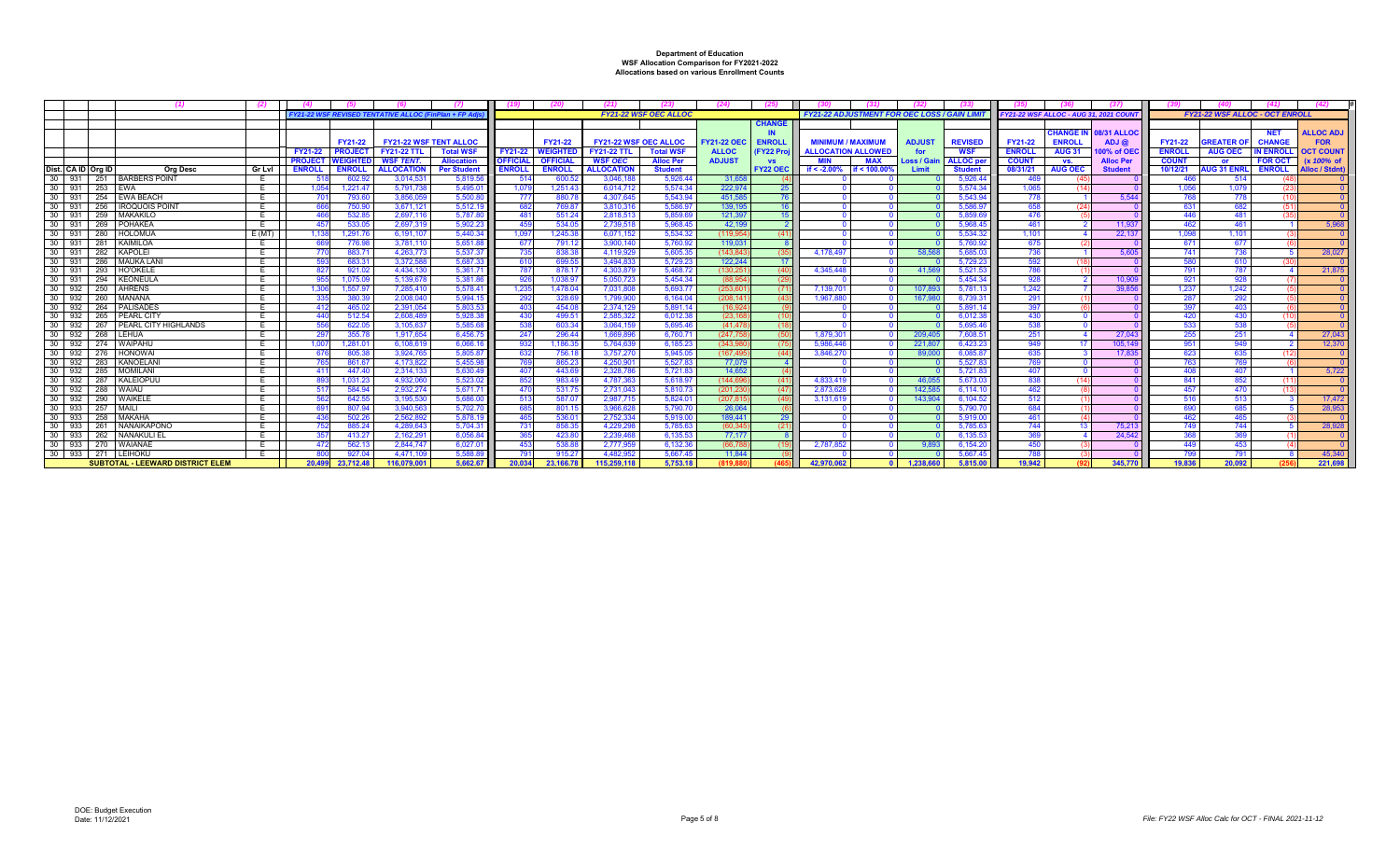|                          |                                          |        |                |                   | <b>FY21-22 WSF REVISED TENTATIVE ALLOC (FinPlan + FP Ad.</b> |                    |                 |                 |                              | <b>FY21-22 WSF OEC ALLOC</b> |                    |                   | <b>FY21-22 ADJUSTMENT FOR OEC LOSS / GAIN LIN</b> |               |               |                  | FY21-22 WSF ALLOC - AUG 31, 2021 COUNT |                |                              |               | <b>FY21-22 WSF ALLOC - OCT ENROLL</b> |                 |                  |
|--------------------------|------------------------------------------|--------|----------------|-------------------|--------------------------------------------------------------|--------------------|-----------------|-----------------|------------------------------|------------------------------|--------------------|-------------------|---------------------------------------------------|---------------|---------------|------------------|----------------------------------------|----------------|------------------------------|---------------|---------------------------------------|-----------------|------------------|
|                          |                                          |        |                |                   |                                                              |                    |                 |                 |                              |                              |                    | <b>CHANGE</b>     |                                                   |               |               |                  |                                        |                |                              |               |                                       |                 |                  |
|                          |                                          |        |                |                   |                                                              |                    |                 |                 |                              |                              |                    |                   |                                                   |               |               |                  |                                        |                | <b>CHANGE IN 08/31 ALLOC</b> |               |                                       | <b>NET</b>      | <b>ALLOC ADJ</b> |
|                          |                                          |        |                | FY21-22           | <b>FY21-22 WSF TENT ALLOC</b>                                |                    |                 | <b>FY21-22</b>  | <b>FY21-22 WSF OEC ALLOC</b> |                              | <b>FY21-22 OEC</b> | <b>ENROLL</b>     | <b>MINIMUM / MAXIMUM</b>                          |               | <b>ADJUST</b> | <b>REVISED</b>   | <b>FY21-22</b>                         | <b>ENROLL</b>  | ADJ C                        | FY21-22       | <b>SREATER</b>                        | <b>CHANGE</b>   | <b>FOR</b>       |
|                          |                                          |        | <b>FY21-22</b> | <b>PROJEC</b>     | <b>FY21-22 TTL</b>                                           | <b>Total WSF</b>   | <b>FY21-22</b>  | <b>WEIGHTE</b>  | <b>Y21-22 TTL</b>            | <b>Total WSF</b>             | <b>ALLOC</b>       | <b>FY22 Proil</b> | <b>ALLOCATION ALLOWED</b>                         |               | for.          | <b>WSF</b>       | <b>ENROLL</b>                          | <b>AUG 31</b>  | 00% of OE                    | <b>ENROLL</b> | <b>AUG OEC</b>                        | <b>N ENROLI</b> | <b>OCT COUNT</b> |
|                          |                                          |        | <b>PROJECT</b> | <b>WEIGHTED</b>   | <b>WSF TENT.</b>                                             | <b>Allocation</b>  | <b>OFFICIAL</b> | <b>OFFICIAL</b> | <b>WSF OEC</b>               | <b>Alloc Per</b>             | <b>ADJUST</b>      | <b>VS</b>         |                                                   | <b>MAX</b>    | Loss / Gair   | <b>ALLOC</b> per | <b>COUNT</b>                           | VS.            | <b>Alloc Pe</b>              | <b>COUNT</b>  | <b>or</b>                             | <b>FOR OCT</b>  | (x 100% of       |
| Dist. CA ID Org ID       | Ora Desc                                 | Gr Lvl | <b>ENROLI</b>  | <b>ENROLI</b>     | <b>ALLOCATION</b>                                            | <b>Per Student</b> | <b>ENROLL</b>   | <b>ENROLL</b>   | <b>ALLOCATION</b>            | <b>Student</b>               |                    | <b>FY22 OEC</b>   | if $< -2.00\%$                                    | if $< 100.00$ | <b>Limit</b>  | <b>Studen</b>    | 08/31/21                               | <b>AUG OEC</b> | <b>Studen</b>                | 10/12/21      | <b>AUG 31 ENR</b>                     | <b>ENROLL</b>   | Alloc / Stdnt)   |
| 40 941 303 HAUULA        |                                          |        |                |                   | 2,327,234                                                    | 5,952.0            |                 | 428.1           | 2,261,902                    | 6,096.7                      | (65.33             |                   | 2.280.                                            |               | 18.78         | 6.147.4          |                                        |                |                              |               | 371                                   |                 |                  |
| 40<br>941 304 HEEIA      |                                          |        |                | 469.90            | 2.414.837                                                    | 5,804.90           |                 | 433.3           | 2.281.639                    | 5,957.2                      | 133.1              |                   | 2,366,54                                          |               | 84.90         | 6,178.96         | 382                                    |                |                              |               |                                       |                 |                  |
| 40<br>305<br>941         | <b>KAAAWA</b>                            |        |                | 131.19            | 894.795                                                      | 7.647.82           |                 | 128.31          | 890,880                      | 7.746.7                      | (3.91)             |                   |                                                   |               |               | 7.746.7          | 115                                    |                |                              |               |                                       |                 | 46,481           |
| 40<br>941 306 KAHALUU    |                                          |        |                | 333.39            | 1,803,779                                                    | 6,219.93           |                 | 299.27          | 1.671.744                    | 6.429.7                      | (132.03)           |                   | 1.767.704                                         |               | 95,960        | 6,798.86         |                                        |                |                              |               |                                       |                 |                  |
| 40 941 313 KANEOHE       |                                          |        |                | 727.58            | 3.571.746                                                    | 5,436.45           |                 | 648.3           | 3.261.788                    | 5,556.7                      | (309.95)           |                   | 3,500,31                                          |               | 238,522       | 5,963.0          | 585                                    |                |                              |               | 587                                   |                 |                  |
| 40   941   314   PUOHALA |                                          |        |                | 317.20            | 1.732.681                                                    | 6.232.66           |                 | $320.1^{\circ}$ | 1.768.38                     | 6.338.2                      | 35,70              |                   |                                                   |               |               | 6.338.2          | 277                                    |                |                              |               | 279                                   |                 |                  |
| 40                       | 941 315 KAPUNAHALA                       |        |                | 630.72            | 3,134,431                                                    | 5,597.20           |                 | 535.95          | 2.747.314                    | 5,735.52                     | (387, 11           |                   | 3.071.743                                         |               | 324.429       | 6,412.82         | 479                                    |                |                              |               | 479                                   |                 |                  |
| 40 941 319 LAIE          |                                          |        |                | 746.97            | 3.655.095                                                    | 5,571.79           |                 | 727.0           | 3.616.996                    | 5.669.27                     | (38.09)            |                   |                                                   |               |               | 5.669.2          | 625                                    |                |                              | 620           | 638                                   |                 |                  |
| 40 941<br>323            | PARKER                                   |        |                | 3300 <sup>o</sup> | 1.782.957                                                    | 6.212.39           |                 | 318.82          | 1.755.568                    | 6.383.8                      | (27.38)            |                   |                                                   |               |               | 63831            | 277                                    |                | 12.76                        |               | 277                                   |                 |                  |
| 40 941 325 SUNSET BEACH  |                                          |        |                | 454.60            | 2.345.442                                                    | 5.762.7            |                 | 431.62          | 2.272.837                    | 5,888.1                      | (72.60)            |                   | 2.298.5                                           |               | 25.69         | 5,954.           | 379                                    |                |                              |               |                                       |                 |                  |
| 326<br>40<br>941         | <b>WAIAHOLI</b>                          |        |                | 113.50            | 816,126                                                      | 8.080.4            |                 | 120.37          | 855.474                      | 7.995.08                     | 39.347             |                   |                                                   |               |               | 79950            | 106                                    |                |                              |               | 107                                   |                 |                  |
| 40 941 331 KAHUKU        |                                          |        |                | 443.41            | 2.295.341                                                    | 5.915.83           |                 | 383.8           | 2.055.205                    | 6.116.6                      | (240.1)            |                   | 2.249.434                                         |               | 194.22        | 6.694.7          | 332                                    |                |                              |               |                                       |                 |                  |
| 40 941                   | 335 AHUIMANL                             |        |                | 292.14            | 1.618.698                                                    | 6,154.75           |                 | 310.4           | 1.722.832                    | 6.175.0                      | 104,134            |                   |                                                   |               |               | 6.175.           | 279                                    |                |                              | 277           | 279                                   |                 |                  |
| 942 300<br>40            | AIKAHI                                   |        |                | 547.55            | 2.757.06                                                     | 5,558.60           |                 | 533.1           | 2.730.41                     | 5.641.3                      | (26.65)            |                   |                                                   |               |               | 5.641.3          | 481                                    |                |                              |               | 484                                   |                 | 28.207           |
| 40                       | 942   302   ENCHANTED LAKE               |        |                | 366.57            | 1.951.468                                                    | 5.931.51           |                 | 322.47          | 1.776.437                    | 6.125.64                     | (175.03)           |                   | 1.912.439                                         |               | 136,002       | 6,594.6          |                                        |                |                              |               | 290                                   |                 |                  |
| 40<br>942 308 KAILUA     |                                          |        |                | 398.3             | 2.089.515                                                    | 6.039.06           |                 | 371.8           | 1.997.198                    | 6.145.23                     | (92.31)            |                   | 2.047.72                                          |               | 50.52         | 6,300.6          | 325                                    |                |                              |               | 325                                   |                 |                  |
| 40 942 311 KAINALU       |                                          |        |                | 496.7             | 2.538.17                                                     | 5,603.04           |                 | 549.7           | 2.814.839                    | 5.629.68                     | 276,66             |                   |                                                   |               |               | 5.629.           |                                        |                |                              |               |                                       |                 |                  |
| 942 317 KEOLU<br>40      |                                          |        |                | 143.28            | 948,658                                                      | 7,589.26           |                 | 138.08          | 935.196                      | 7,793.3                      | (13, 46)           |                   |                                                   |               |               | 7,793.3          | 119                                    |                |                              |               | 120                                   |                 |                  |
| 321<br>40<br>942         | MAUNAWIL                                 |        |                | 409.83            | 2.148.77                                                     | 5.776.26           |                 | $374.6^{\circ}$ | 2.016.896                    | 5.967.1                      | (131.87            |                   | 2.105.79                                          |               | 88.89         | 6.230.7          | 338                                    |                |                              | 345           | 338                                   |                 | 41,770           |
| 40 942 322 MOKAPL        |                                          |        |                | 881.04            | 4.254.614                                                    | 5.351.72           | -813            | 917.41          | 4.482.309                    | 5.513.2                      | 227.69             |                   |                                                   |               |               | 5.513.2          | 832                                    |                | 104.75                       | 845           | 832                                   |                 | 71.673           |
| 40 942 324 POPE          |                                          |        |                | 246.27            | 1.411.106                                                    | 6.624.91           |                 | 224.00          | 1.326.937                    | 6,839.8                      | (84.16)            |                   | 1.382.884                                         |               | 55,947        | 7,128.27         |                                        |                |                              |               | 194                                   |                 |                  |
| 40 942 330 KAELEPULU     |                                          |        |                |                   | 1.367.234                                                    | 6.329.7            |                 | 204.47          | 1.239.47                     | 6.592.9                      | 127.7              |                   | 1.339.8                                           |               | 100.41        | 7.127.0          | 184                                    |                |                              |               |                                       |                 |                  |
|                          | <b>SUBTOTAL - WINDWARD DISTRICT ELEM</b> |        | 8.156          | 9.165.86          | 47.859.769                                                   | 5.868.04           | 7.747           | 8.721.45        | 46.482.259                   | 6.000.03                     | (1.377.5           |                   | 26.323.685                                        |               | 1.414.312     | 6.182.60         | 7.707                                  |                | 117.521                      | 7.687         | 7.768                                 |                 | 188.131          |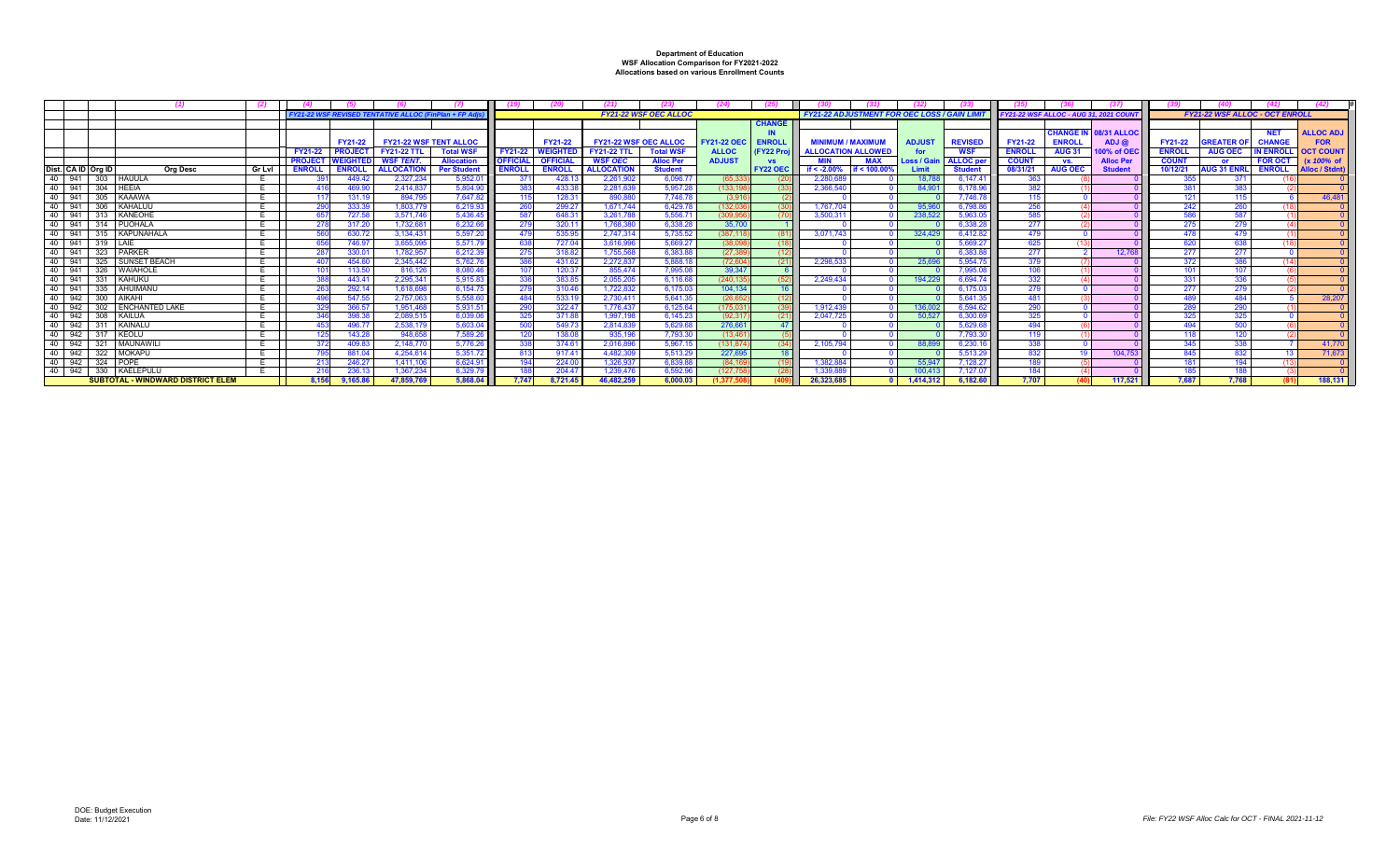|                  |                    |                                        | (2)           |                                                     |                      |                               |                 |                  |                       |                              | (24)                 |                  |                                                   |               |                   |                                       |                |                      |               |                                       |                |                  |
|------------------|--------------------|----------------------------------------|---------------|-----------------------------------------------------|----------------------|-------------------------------|-----------------|------------------|-----------------------|------------------------------|----------------------|------------------|---------------------------------------------------|---------------|-------------------|---------------------------------------|----------------|----------------------|---------------|---------------------------------------|----------------|------------------|
|                  |                    |                                        |               | FY21-22 WSF REVISED TENTATIVE ALLOC (FinPlan + FP A |                      |                               |                 |                  |                       | <b>FY21-22 WSF OEC ALLOC</b> |                      |                  | <b>FY21-22 ADJUSTMENT FOR OEC LOSS / GAIN LIN</b> |               |                   | FY21-22 WSF ALLOC - AUG 31, 2021 COUN |                |                      |               | <b>FY21-22 WSF ALLOC - OCT ENROLI</b> |                |                  |
|                  |                    |                                        |               |                                                     |                      |                               |                 |                  |                       |                              |                      | <b>CHANGE</b>    |                                                   |               |                   |                                       |                |                      |               |                                       |                |                  |
|                  |                    |                                        |               |                                                     |                      |                               |                 |                  |                       |                              |                      |                  |                                                   |               |                   |                                       |                | HANGE IN 08/31 ALLOC |               |                                       | <b>NET</b>     | <b>ALLOC ADJ</b> |
|                  |                    |                                        |               | FY21-22                                             |                      | <b>FY21-22 WSF TENT ALLOC</b> |                 | FY21-22          | FY21-22 WSF OEC ALLOC |                              | <b>FY21-22 OEC</b>   | <b>ENROLL</b>    | <b>MINIMUM / MAXIMUM</b>                          | <b>ADJUST</b> | <b>REVISED</b>    | FY21-22                               | <b>ENROLL</b>  | $ADJ$ $@$            | FY21-22       | <b>SREATER O</b>                      | <b>CHANGE</b>  | <b>FOR</b>       |
|                  |                    |                                        |               | <b>FY21-22</b><br><b>PROJECT</b>                    | <b>FY21-22 TTL</b>   | <b>Total WSF</b>              | <b>FY21-22</b>  | WEIGHTE          | <b>FY21-22 TTL</b>    | <b>Total WSF</b>             | <b>ALLOC</b>         | <b>FY22 Proj</b> | <b>ALLOCATION ALLOWED</b>                         | for           | <b>WSF</b>        | <b>ENROLL</b>                         | <b>AUG 31</b>  | 00% of OE            | <b>ENROLL</b> | <b>AUG OEC</b>                        | N ENROLI       | OCT COUNT        |
|                  |                    |                                        |               | <b>PROJECT</b><br><b>WEIGHTI</b>                    | <b>WSF TENT.</b>     | <b>Allocation</b>             | <b>OFFICIA</b>  | <b>OFFICIAL</b>  | <b>WSF OEC</b>        | <b>Alloc Per</b>             | <b>ADJUST</b>        | <b>VS</b>        | <b>MIN</b><br><b>MAX</b>                          | Loss / Gai    | <b>ALLOC</b> per  | <b>COUNT</b>                          | VS.            | <b>Alloc Per</b>     | <b>COUNT</b>  | or.                                   | <b>FOR OCT</b> | (x 100% of       |
|                  | Dist. CA ID Ora ID | Ora Desc                               | <b>Gr Lvl</b> | <b>ENROLL</b><br><b>ENROLL</b>                      | <b>ALLOCATION</b>    | <b>Per Student</b>            | <b>ENROLL</b>   | <b>ENROLL</b>    | <b>ALLOCATION</b>     | <b>Student</b>               |                      | <b>FY22 OEC</b>  | if $< -2.00\%$<br>$<$ 100.00%                     | Limit         | <b>Student</b>    | 08/31/21                              | <b>AUG OEC</b> | <b>Student</b>       | 10/12/21      | <b>UG 31 ENR</b>                      | <b>ENROLL</b>  | Alloc / Stdnť    |
| 50 951           |                    | 351 DE SILVA                           | E             | 539.5<br>481                                        | 2.725.437            | 5.666.                        | -464            | 516.             | 2.659.79              | 5.732.3                      | (65.64)              |                  | 2.670.92                                          | 11.13         | 5.756.3           | 464                                   |                |                      | 462           | 464                                   |                |                  |
| $50$ 951         | 352                | HAAHEO                                 | E             | 211.9                                               | 1.257.28             | 6.796.1                       | - 17            | 204.7            | 1.239.38              | 6.923.9                      | (17.89               |                  |                                                   |               | 6.923.9           | 178                                   |                |                      | -175          | 179                                   |                |                  |
| 50 951           | 357                | <b>HILO UNION</b>                      | E             | 529.39<br>442                                       | 2.686.242            | 6.077.47                      | -416            | 491.66           | 2.551.457             | 6.133.3                      | (134.78)             | (26              | 2.632.518                                         | 81.06         | 6,328.1           | 413                                   |                |                      | 415           | 416                                   |                |                  |
| $50$ 951         | 367                | KAPIOLAN                               | E             | 437.46                                              | 2.282.97             | 6.254.73                      | -39             | 477.5            | 2.498.08              | 6.292.4'                     | 215.11               | 32 <sup>°</sup>  |                                                   |               | 6.292.41          | 398                                   |                | 6.292                | 400           | 398                                   |                | 12.585           |
| 50 951           | 369                | KAUMANA                                | E             | 282.0<br>24                                         | 1,572,37             | 6,365.9                       | $24^{\circ}$    | 273.8            | 1.554.85              | 6.425.0                      | (17.52)              |                  |                                                   |               | 6,425.0           | 242                                   |                |                      | 242           | 242                                   |                |                  |
| 50 951           | 372                | KEAUKAHA                               | E             | 496.3<br>$42^{\circ}$                               | 2.532.72             | 5.931.4                       |                 | 445.3            | 2.335.01              | 6.064.9                      | (197,7)              | (42)             | 2,482,07                                          | 147.05        | 6.446.94          | 378                                   |                |                      | 369           | 385                                   |                |                  |
| 50 951           | 384                | <b>WAIAKEA</b>                         | E             | 1,019.7                                             | 4.883.05             | 5.580.6                       |                 | 944.1            | 4.610.76              | 5.671.29                     | (272.2)              |                  | 4.785.39                                          | 174.62        | 5,886.0           |                                       |                | 17.014               | 812           | 816                                   |                |                  |
| 50 951           | 386                | I WAIAKEAWAENA                         | <b>E</b>      | 825.3                                               | 4.008.51             | 5,614.1                       |                 | 801.5            | 3.957.942             | 5.686.7                      | (50.5)               | (18              |                                                   |               | 5.686.7           | 683                                   |                |                      | 682           | 696                                   |                |                  |
| 50 952           | 353                | KEAAUI                                 | E             | 1.036.3                                             | 4.956.41             | 5.729.96                      |                 | 1.022.7          | 4.967.69              | 5.803.3                      | 11.28                |                  |                                                   |               | 5.803.3           | 852                                   |                |                      |               | 856                                   |                |                  |
| 50 952           | 379                | MT. VIEW                               | E             | 559.7                                               | 2.818.320            | 5.996.4                       | 47'             | 563.8            | 2.876.473             | 6.094.22                     | 58.15                |                  |                                                   |               | 6.094.2           | 460                                   |                |                      | 458           | 472                                   |                |                  |
| 50 952           | 380                | NAALEHL                                | E             | 521.0                                               | 2.664.85             | 6.344.9                       | 39 <sub>4</sub> | 486.2            | 2.542.345             | 6.452.6                      | (122.51)             | (26)             | 2.611.56                                          | 69.21         | 6.628.3           | 396                                   |                | 12.90                | 396           | 396                                   |                |                  |
| 50 952           | 381                | <b>PAHOA</b>                           | E             | 414.8                                               | 2.159.09             | 6.222.1                       |                 | 432.9            | 2.270.25              | 6.254.1                      | 111.16               |                  |                                                   |               | 6.254.1           | 361                                   |                |                      | 371           | 363                                   |                | 50,033           |
| 50 952           | 391                | <b>KEONEPOKC</b>                       | E             | 667.6                                               | 3.313.00             | 5.937.2                       |                 | 696.2            | 3.491.01              | 5.947.2                      | 178.01               | 29               |                                                   |               | 5.947.2           | 582                                   |                |                      | 568           | 587                                   |                |                  |
| 50 953           | 358                | HOLUALOA                               | E             | 622.56                                              | 3.112.120            | 5.916.58                      | 44              | 526.0            | 2.714.48              | 6.113.7                      | (397.63)             | (82              | 3.049.87                                          | 335.38        | 6.869.0           | 446                                   |                | 12,227               | 446           | 446                                   |                |                  |
| 50 953           | 359                | <b>HONAUNAU</b>                        | E             | 195.0<br>154                                        | 1.187.11             | 7.708.5                       | 142             | 177.5            | 1.120.694             | 7.892.2                      | (66.41)              | (12)             | 1.163.36                                          | 42.67         | 8,192.7           | 136                                   |                |                      | 129           | 142                                   |                |                  |
| 50 953           | -361               | <b>HONOKAA</b>                         | E             | 439.7                                               | 2.277.81             | 5.978.52                      | -391            | 456.45           | 2.384.729             | 6.006.87                     | 106.91               | - 16             |                                                   |               | 6.006.8           | 389                                   |                |                      | 376           | 397                                   |                |                  |
| 50 953           | 363                | <b>HOOKENA</b>                         | E             | 146.2                                               | 963.91               | 7.836.6                       | 123             | 144.8            | 968.10                | 7.870.7                      | 4.19                 |                  |                                                   |               | 7.870.7           | 124                                   |                | 7,871                | $-117$        | 124                                   |                |                  |
| 50 953           | 371                | KAHAKAI                                | E             | 843.7<br>-69                                        | 4.127.59             | 5.973.3                       |                 | 804.1            | 4.005.794             | 6.069.38                     | (121.80)             | -631             | 4.045.044                                         | 39.25         | 6.128.8           | 643                                   |                |                      | 618           | 660                                   |                |                  |
| 50 953           | 375                | <b>KONAWAENA</b>                       | E             | 684.0<br>575                                        | 3.386.045            | 5.888.7                       | 544             | 642.6            | 3.245.447             | 5.965.90                     | (140.59)             | (31)             | 3.318.324                                         | 72.87         | 6.099.8           | 549                                   |                | 29,829               | 545           | 549                                   |                |                  |
| 50 953           | 387                | <b>WAIMEA</b>                          | E             | 507<br>603.7                                        | 3.012.734            | 5.942.2                       | 478             | 566.0            | 2.884.079             | 6.033.6                      | (128.6)              | - (29            | 2.952.47                                          | 68,40         | 6.176.7           | 470                                   |                |                      | 465           | 478                                   |                |                  |
| 50 953<br>50 953 | 388                | KEALAKEHE<br>395 KOHALA                |               | 1.081.9                                             | 5.213.14<br>2.191.35 | 5.910.6<br>6.121.             | $82^{\circ}$    | 1.002.3          | 4.924.466<br>2.159.05 | 5.998.1<br>6.240.            | (288.6)              | -61              | 5.108.88                                          | 184,42        | 6.222.7<br>6.240. | 806<br>344                            |                |                      | 813           | 821                                   |                |                  |
|                  |                    | <b>SUBTOTAL - HAWAII DISTRICT ELEM</b> |               | 419.<br>10.593<br>12.578.12                         | 63.332.121           | 5.978.68                      | 10.219          | 406.<br>12.083.8 | 61.961.942            | 6.063.41                     | - (32.3<br>(1.370.1) |                  | 34.820.447                                        | 1.226.10      | 6.183.39          | 10.130                                |                | 86.138               | 330<br>10.037 | 10.233                                |                | 62.618           |
| 60 961           | 401 HAIKU          |                                        | E             | 462.0                                               | 2.376.173            | 5.985.3                       | -33             | 390.7            | 2.084.23              | 6.203.0                      | (291.9)              |                  | 2.328.64                                          | 244.41        | 6.930.5           | -332                                  |                |                      | -326          | -336                                  |                |                  |
| 60 961           |                    | 405 KAHULU                             | E             | 1.068.7                                             | 5.117.553            | 5.802.2                       | -84             | 1.032.2          | 5.026.432             | 5.920.4                      | (91.12)              | - (33            |                                                   |               | 5.920.4           | 843                                   |                |                      | 851           | 849                                   |                | 11.841           |
| 60 961           | 409                | KIHEI                                  | E             | 840.5                                               | 4.081.944            | 5.864.8                       | -723            | 874.8            | 4.297.68              | 5.944.2                      | 215.74               | - 27             |                                                   |               | 5.944.2           | 731                                   |                | 47.554               | 714           | 731                                   |                |                  |
| 60 961           | 412 KULA           |                                        | E             | 482.0<br>424                                        | 2.471.43             | 5.828.8                       |                 | 446.2            | 2.342.07              | 5.944.3                      | (129.3)              | - (30            | 2,422,008                                         | 79.93         | 6.147.23          | 383                                   |                |                      | 374           | 394                                   |                |                  |
| 60 961           | 416                | LIHIKA                                 | E             | 1,043.2                                             | 4.999.49             | 5.867.9                       | -76             | 934.6            | 4.577.402             | 5.983.5                      | (422.0)              | - 687            | 4.899.50                                          | 322.10        | 6.404.59          | 762                                   |                |                      | 762           | 765                                   |                |                  |
| 60               | 961                | 417 MAKAWAO                            |               | 634.1                                               | 3.153.29             | 5.712.50                      |                 | 607.8            | 3.077.902             | 5.807.3                      | (75.3)               | - (22            | 3.090.23                                          | 12.33         | 5.830.63          | 516                                   |                |                      | 502           | 530                                   |                |                  |
| 60 961           | 422                | PAIA                                   | E             | 470.0<br>-41                                        | 2.417.28             | 5.881.4                       |                 | 439.1            | 2.309.75              | 6.062.3                      | (107.53)             | - (30            | 2.368.93                                          | 59.18         | 6.217.6           | 379                                   |                |                      |               | 381                                   |                |                  |
| 60               | 961<br>424         | <b>WAIHEE</b>                          | E             | 758.9                                               | 3.707.99             | 5.713.4                       |                 | 683.4            | 3.417.966             | 5.842.6                      | (290.03)             | (64)             | 3.633.83                                          | 215.87        | 6.211.f           | 590                                   |                | 29.21                | 590           | 590                                   |                |                  |
| 60 961           |                    | 425 WAILUKU                            | E             | 755.7                                               | 3.711.22             | 5.881.4                       |                 | 716.9            | 3.587.44              | 5.989.0                      | (123.7)              |                  | 3.636.99                                          | 49.55         | 6.071.7           | 595                                   |                |                      |               | 599                                   |                |                  |
| 60 961           | 426                | <b>PUKALANI</b>                        | E             | 562.43<br>48                                        | 2.838.04             | 5.900.3                       | 436             | 508.4            | 2.631.024             | 6.034.4                      | (207.02)             | (45)             | 2.781.28                                          | 150.26        | 6.379.0           | 436                                   |                |                      | 435           | 436                                   |                |                  |
| 60 961           | 431                | KAMALII                                | E             | 536.6<br>47                                         | 2.721.194            | 5.777.4                       | $\overline{a}$  | 466.3            | 2.437.740             | 5.960.2                      | (283.45)             |                  | 2.666.77                                          | 229.03        | 6.520.22          | 400                                   |                |                      | 395           | 409                                   |                |                  |
| 60               | 961<br>433         | <b>POMAIKAI</b>                        | E             | 616.8                                               | 3.075.960            | 5.542.2                       |                 | 601.0            | 3.047.538             | 5.643.5                      | (28.42)              |                  |                                                   |               | 5.643.5           | 541                                   |                | 5.644                | 538           | 541                                   |                |                  |
| 60               | 961<br>436         | I PUU KUKU                             | E             | 893.1                                               | 4.318.31             | 5.508.0                       | -69             | 783.8            | 3.882.809             | 5.594.8                      | (435.5)              |                  | 4.231.949                                         | 349.14        | 6.097.9           | 691                                   |                |                      | -676          | 694                                   |                |                  |
| 60               | 962<br>406         | KAMEHAMEHA I                           | E             | 887.5                                               | 4.307.17             | 5.765.9                       |                 | 768.6            | 3.826.248             | 5.922.9                      | (480.93)             | $(10^{11})$      | 4.221.03                                          | 394.78        | 6.534.1           | 644                                   |                |                      |               |                                       |                |                  |
| 60               | 962<br>407         | KAUNAKAKAI                             | E             | 358.3                                               | 1.917.782            | 6,206.4                       | $26^{\circ}$    | 301.1            | 1.681.812             | 6,443.7                      | (235.9)              | $\overline{A}$   | 1,879,426                                         | 197.61        | 7,200.8           | 260                                   |                |                      | 258           | 261                                   |                |                  |
| 60 962           | 410                | KILOHANA                               | E             | 85.6                                                | 691.63               | 9.474.5                       |                 | 93.5             | 733.461               | 9.168.2                      | 41.82                |                  |                                                   |               | 9.168.2           | -73                                   |                |                      |               |                                       |                |                  |
| 60 962           | 419                | MAUNALOA                               | E             | 36.8                                                | 472.37               | 15.237.8                      |                 | 54.64            | 555.93                | 12.085.58                    | 83.56                |                  |                                                   |               | 12.085.5          | <b>4</b>                              |                | 24.17                | 48            |                                       |                |                  |
| 60 962           |                    | 429   NAHIENAENA                       | E             | 911.7                                               | 4.405.81             | 5.774.3                       |                 | 801.42           | 3.966.677             | 5.964.9                      | (439)                |                  | 4.317.700                                         | 351.02        | 6.492.7           | 670                                   |                | 29.82                | 657           | <b>670</b>                            |                |                  |
|                  |                    | <b>SUBTOTAL - MAUI DISTRICT ELEM</b>   |               | 11.404.8<br>9.708                                   | 56.784.711           | 5.849.27                      | 8.939           | 10.505.14        | 53.484.141            | 5.983.24                     |                      |                  | 42.478.337                                        | 2.655.25      | 6.280.28          | 8.894                                 |                | 136.407              | 8.786         | 8.960                                 |                | 11.841           |